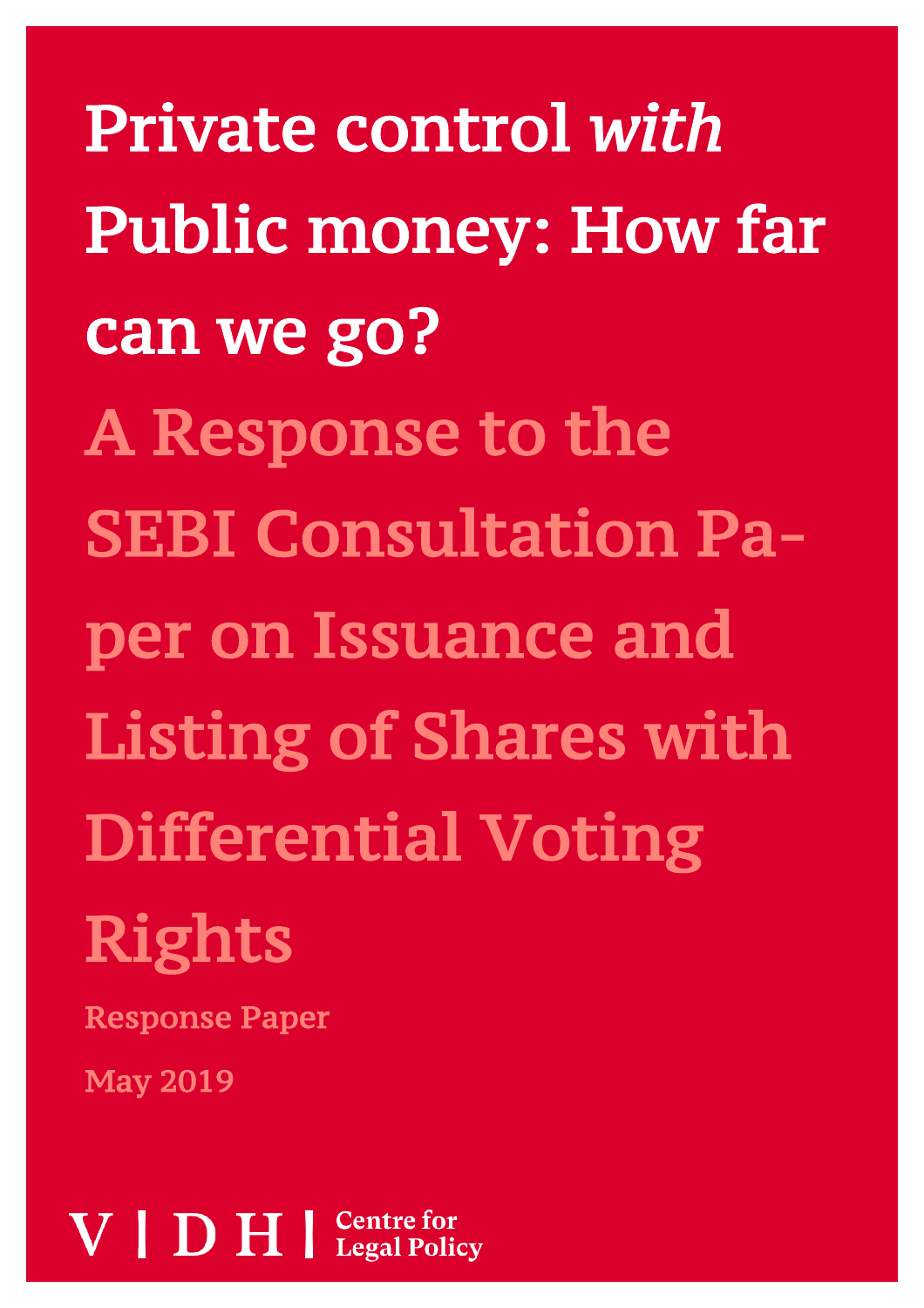This report is an independent, noncommissioned piece of work by the Vidhi Centre for Legal Policy, an independent thinktank doing legal research to make better laws and improve governance for public good.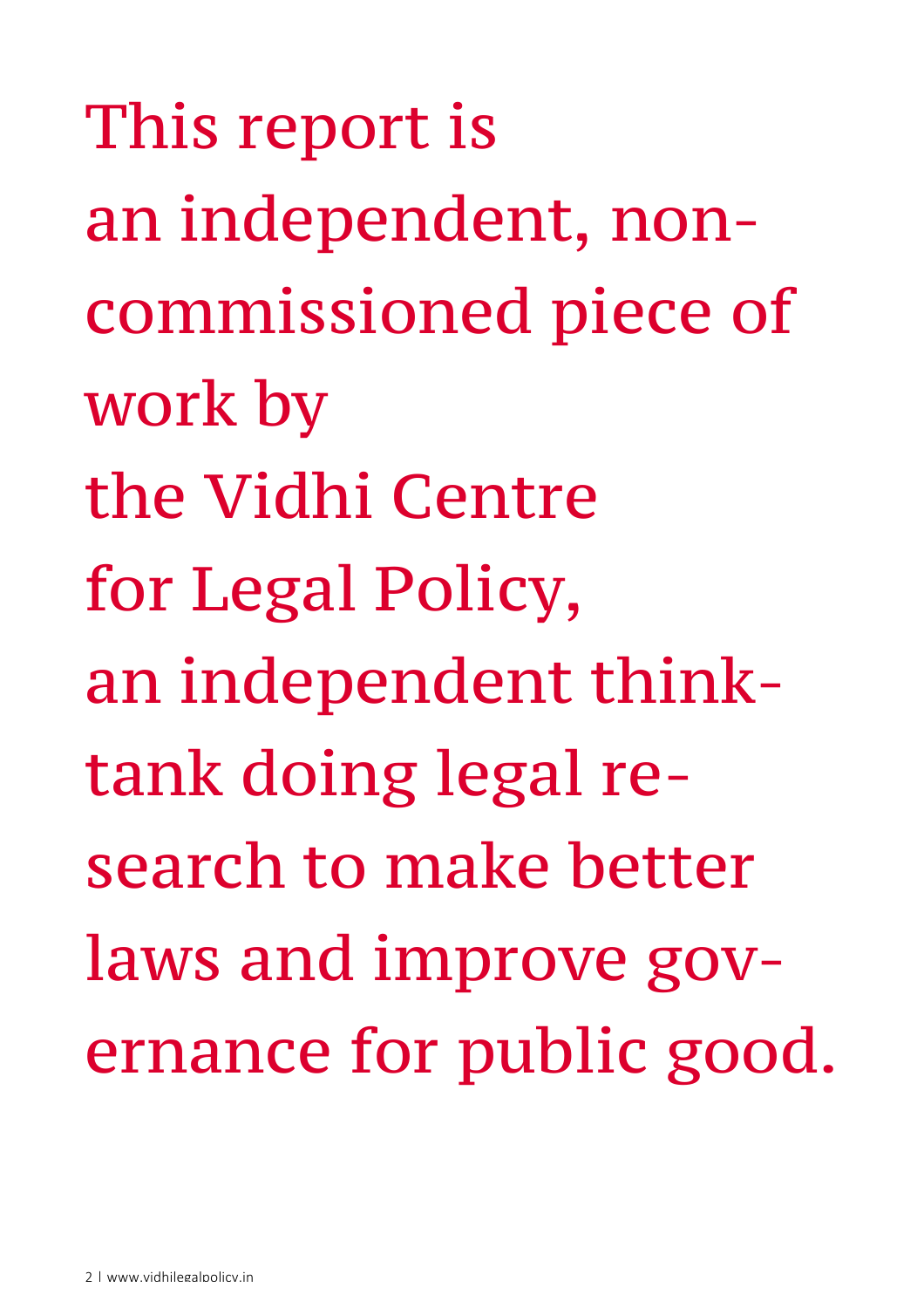### About the Authors

Debanshu Mukherjee is Founding Member and Senior Resident Fellow at the Vidhi Centre for Legal Policy.

Astha Pandey is an Associate Fellow at the Vidhi Centre for Legal Policy.

The views expressed in the paper and errors, if any, are the authors' alone.

## Acknowledgements

We would like to thank Mr. Vishnu Jerome, Founding Partner, Jerome Merchant + Partners, for his very helpful inputs and comments on earlier drafts of this paper.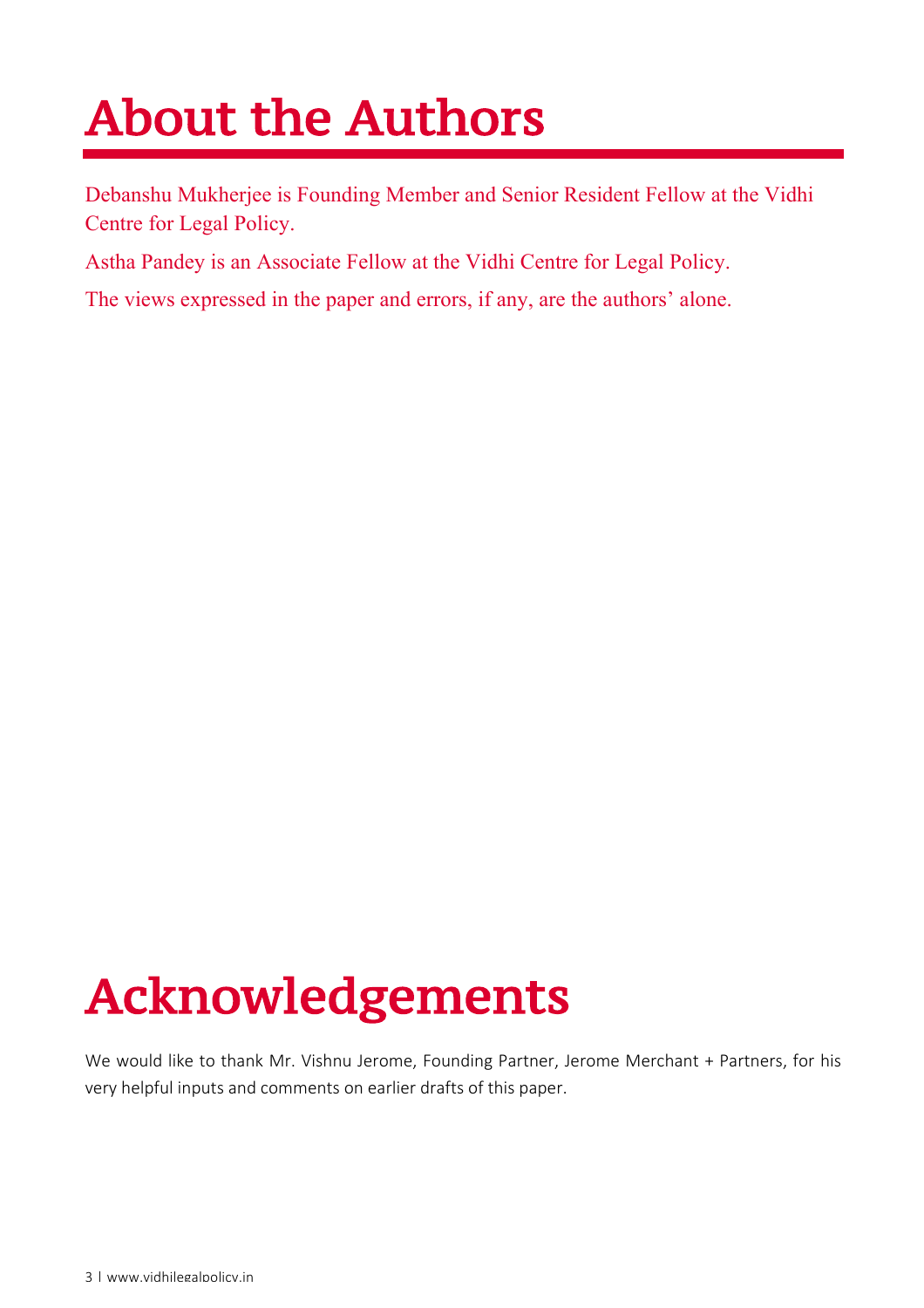## Table of Contents

| Legal and regulatory framework governing the issuance of shares with differential voting rights in India8  |  |
|------------------------------------------------------------------------------------------------------------|--|
|                                                                                                            |  |
|                                                                                                            |  |
| Changes proposed to the current legislative and regulatory framework governing issuance of DVRs in India12 |  |
|                                                                                                            |  |
|                                                                                                            |  |
|                                                                                                            |  |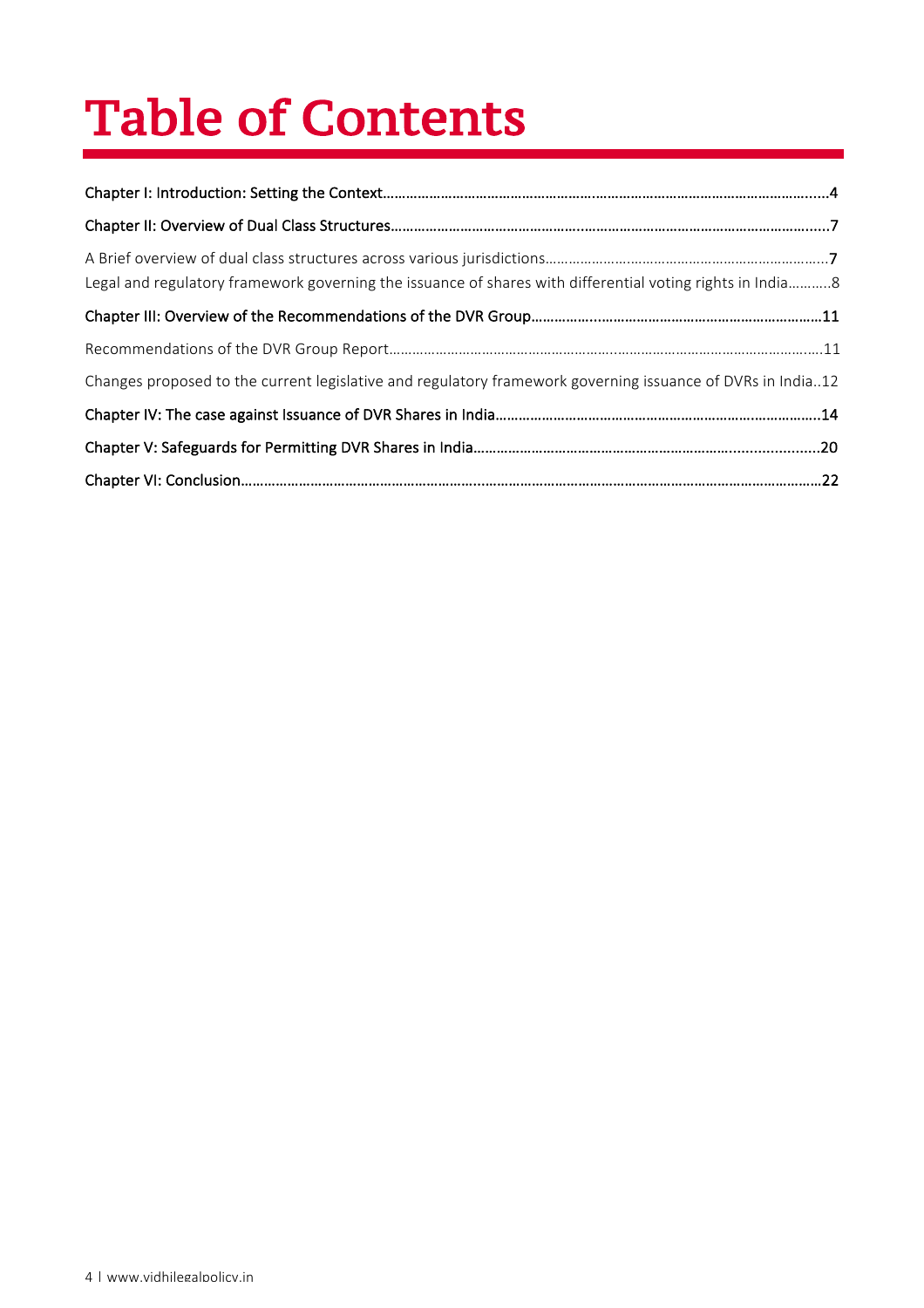## Chapter I: Introduction: Setting the Context

The desirability of capital structures enabling the issuance and listing of two or more classes of shares, thereby facilitating promoter/founder led companies to raise capital without losing control, either through retaining shares with superior voting rights or issuance of shares with lower or fractional voting rights to public investors, has been one of the most contentious and long-standing debates in corporate law scholarship.<sup>1</sup> Such shares are commonly known as shares with differential voting rights ("DVRs") in India, and dual-class shares or dual-class stock ("DCS") in the international context. They allocate superior voting rights to insiders and inferior voting rights to public shareholders (disproportionate to their economic ownership).<sup>2</sup> Conceptually, such structures militate against a well-recognised principle in corporate law that each share should carry one vote.

Internationally, the debate around DCS structures has gained rejuvenation owing to companies like Google, Facebook and Alibaba, which implemented versions of the DCS structure and made mega listings. In fact, it was Google's initial public offering ("IPO") in 2004 that paved the way for other major companies like Facebook and Zynga to adopt DCS structures. Google included the following disclosure in its prospectus from 2004: "*In the* transition to public ownership we have set up a corporate structure that will make it harder for outside parties to take over or influence Google. We understand some investors do not favour dual class structures. Some may believe that our dual class structure will give us the ability to take actions that benefit us, but not Google's shareholders as a whole. We have considered this point of view carefully, and we and the board have not made our decision lightly...we believe the stability afforded by the dual class structure will enable us to retain our *unique culture and continue to attract and retain talented people who are Google'slifeblood*".<sup>3</sup> While some have argued that Google's post-IPO capital structure is "*well suited for turbulent markets*", permitting management to "place big, risky bets without the fear of losing their jobs or falling prey to a hostile takeover", others have countered that it "*put outside investors at a severe disadvantage to insiders*".4

More recently, jurisdictions which were hitherto steadfast in their resistance to the use of such structures, have permitted listings of DCS on their stock exchanges.<sup>5</sup> However, rules or conventions of other important jurisdictions such as the United Kingdom ("U.K."), Germany, Spain, China and Australia prohibit and discourage companies from going public with DCS structures, primarily on account of the underlying discomfort among institutional investors and market regulators with respect to the disparity between economic rights and control/voting rights of the shareholders.<sup>6</sup> Even in countries where DCS structures are permitted, for instance, the United States ("U.S."), Canada, Singapore and Hong Kong, they are exceptions, rather than the norm. It is also important to highlight the implementation of sunset clauses in such jurisdictions which permit DCS structures: for instance, in the U.S., even though there is no mandatory requirement for companies to have a sunset clause, companies have adopted sunset clauses, post which the shares with higher voting rights get automatically converted into ordinary shares with one vote per share, and in countries such as Hong Kong and Canada, DCS

 $\overline{a}$ 

<sup>&</sup>lt;sup>1</sup> SEBI Consultation Paper on Issuance of Shares with Differential Voting Rights, March 20, 2019, 2.

 $^2$  Dov Solomon, "The Importance of Inferior Voting Rights in Dual-Class Firms" (2017), Brigham Young University Law Review, 3.

 $^3$  David Berger, Wilson Sonsini Goodrich and Rosati, "Why Dual Class Stock: A Brief Response to Commissioners Jackson and Stein", February 22, 2018, Harvard Law School Forum on Corporate Governance and Financial Regulation, 8-9.

<sup>4</sup> Samuel L. Hayes, Lynn Sharp Paine and Christopher M. Bruner, "Dual Class Share Companies", Case Study 9-306-032 (2005), Harvard Business School , 1.

<sup>5</sup> Umakanth Varottil, "SEBI Consults on Shares with Differential Voting Rights", March 22, 2019, IndiaCorpLaw.

<sup>6</sup> Lucian A. Bebchuk and Kobi Kastiel, "The Untenable Case for Perpetual Dual-Class Stock", (2017), Virginia Law Review, 600.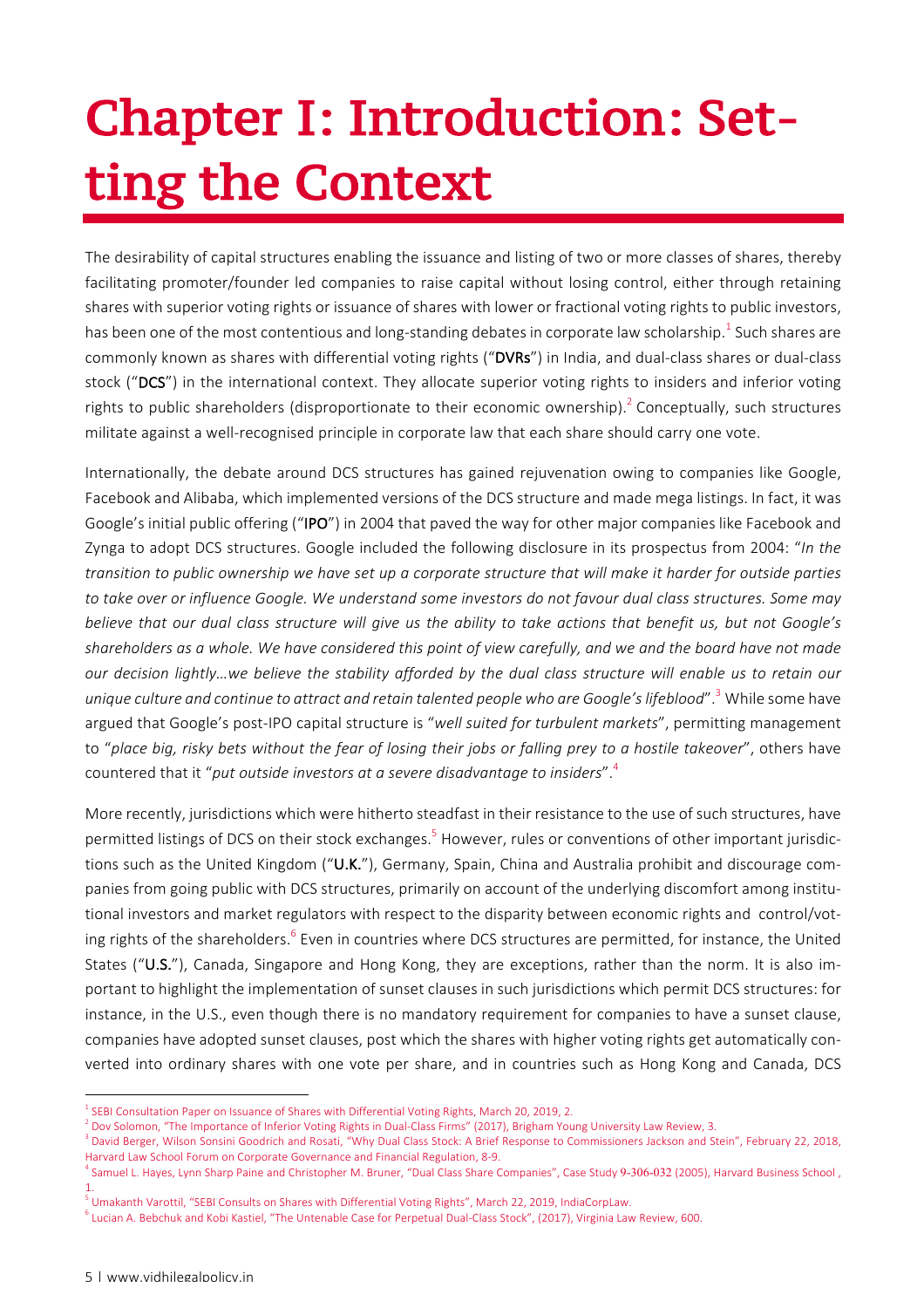structures are permitted subject to 'triggering event' sunset clauses, i.e., the shares with superior voting rights get automatically converted into ordinary shares upon the occurrence of a specified event. The rationale behind allowing DCS structures subject to these different versions of the sunset arrangement is to prevent founders or promoters from retaining control perpetually. Sunset clauses have been discussed in detail in Chapter IV of this paper.

In India, the concept of DVRs was first recognised by the Companies (Amendment) Act, 2000, which also imposed conditions upon their issuance, followed by similar provisions adopted by the Companies Act, 2013 ("Companies Act"). In July 2009, the Securities and Exchange Board of India ("SEBI") issued a pronouncement prohibiting companies from issuing shares with superior rights as to voting or dividend, which is also reflected in the provisions of the SEBI (Listing Obligations and Disclosure Requirements) Regulations, 2015 ("LODR Regulations"). Therefore, in India, listed entities are prohibited from issuing equity shares with superior rights as to voting or dividend, but this restriction is not applicable to private limited companies and unlisted public companies. The reasoning behind this prohibition was "*to avoid the possible misuse by the persons in control to the detriment of public shareholders*".<sup>7</sup> On March 20, 2019, SEBI released a consultation paper on issuance ofshares with DVRs ("Consultation Paper"), stating that the subject of DVRs was deliberated in the Primary Market Advisory Committee of SEBI and a group was constituted amongst the committee members ("DVR Group") to do an in-depth study of the proposal to introduce shares with DVRs in the Indian context. The proposal to relook at the scenario relating to the structuring and governance of DVRs in India, is possibly a result of the fervent and on-going debate on the issue in the Indian corporate sector as well as international developments regarding the employment of DCS structures. The DVR Group has submitted its report ("DVR Group Report") on the proposal to structure the regulation of DVR issuance in India to SEBI and SEBI, via the Consultation Paper, has invited public comments on the same.<sup>8</sup> Underlining the importance of raising funds through equity while retaining the founder's interest and control in the business of a company, the Consultation Paper provides that the mechanism through which this can be achieved is twofold: (i) issuance of shares with superior voting rights to founders/promoters ("SR Shares"); and/or (ii) issuance of shares with lower or fractional voting rights to raise funds from public/private investors ("FR Shares"). In other words, the Consultation Paper formulates the norms for issuance of shares with DVRs under two broad categories: (i) issuance by companies whose equity shares are already listed on stock exchanges; and (ii) issuance by companies with equity shares not listed but proposed to be offered to the public.<sup>9</sup>

The Consultation Paper underscores that India is experiencing a high growth phase which requires companies to raise capital in order to sustain this growth. This is especially relevant in the case of new technology firms, which continuously require growth through equity, which in turn results in dilution of the promoter's/founder's stake, thereby resulting in dilution of control. It also notes that in such firms, retaining the founder's/promoter's interest and control in the business is of great value to the shareholders. In this regard, the Consultation Paper states that one mechanism through which Indian entrepreneurs can have some autonomy in relation to managing and growing their businesses, without diluting control, is to allow companies to issue shares with differential voting rights to founders/promoters.

Against this background, the present paper takes the discussion in the Consultation Paper forward and evaluates the viability of DCS structures in India. This paper bases its findings on global precedents, best practices and empirical evidence in relation to DCS structures, rooted in other markets. It argues that while DVR struc-

 $'$  Umakanth Varottil (n. 5).

<sup>&</sup>lt;sup>8</sup> SEBI Consultation Paper (n. 1).

<sup>&</sup>lt;sup>9</sup> SEBI Consultation Paper (n. 1).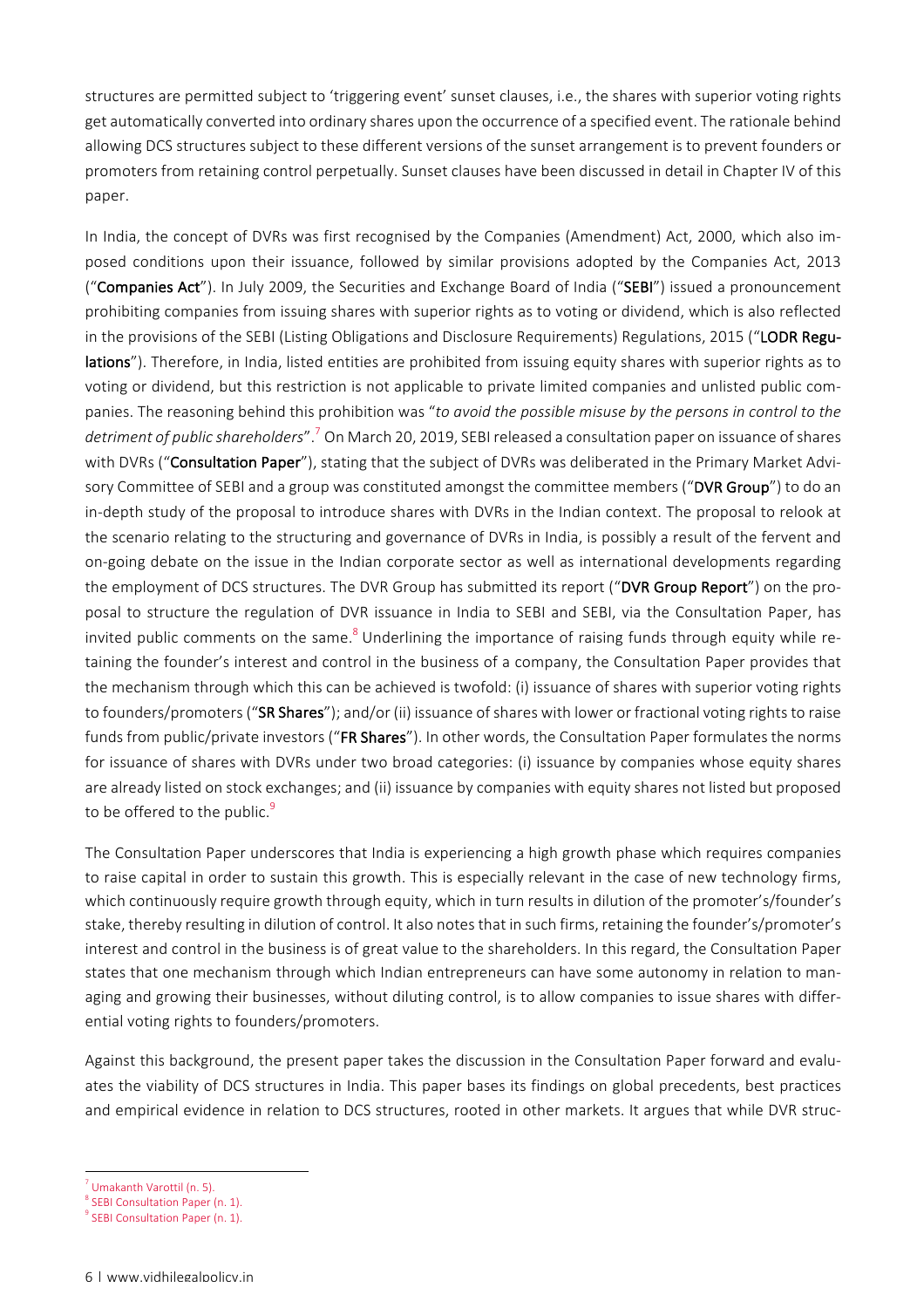tures in general present issues concerning corporate governance, namely shareholder democracy and shareholder equity, and expose businesses to the perils of concentrated control, the potential advantages of even those DVR structures which are accompanied by appropriate sunset clauses, tend to fade with time, and are outweighed by the substantial risks involved with permitting such structures.

This paper is structured as follows:

Chapter II traces the evolution of DCS structures in countries like the U.S., and highlights the policy debates in relation to DCS structures across other jurisdictions. It also presents a brief overview of the legal and regulatory framework governing the issuance of DVRs in India.

Chapter III presents an overview of the recommendations of the DVR Group and the changes proposed by it, in relation to the current legal and regulatory framework governing DVRs in India.

Chapter IV evaluates the case against permitting the issuance of shares with DVRs in India. The position that allowing DVR structures in India is unfeasible is based on the conclusion derived from best practices across various jurisdictions that the potential advantages of DCS structures tend to recede (with or without optimal sunset clauses), and the potential costs tend to rise, over time. In other words, this paper highlights that while the rationale for permitting DCS structures is based on the belief that such structures are efficient at the time of the IPO, it is imperative, especially in the Indian context, to recognise that the risks that they entail are substantial and outweigh the advantages.

Chapter V recommends certain safeguards that must be taken into account while formulating the governance framework, in the event that the issuance of DVRs is permitted, in order to make the proposal more tenable in the Indian context.

Chapter VI reiterates key learnings, discussing empirical evidence pertaining to the long-term implications of permitting DCS structures, and underlining corporate governance issues and risks concerning such structures, while making the larger point that the case for enabling the issuance and listing of DVRs in India is untenable.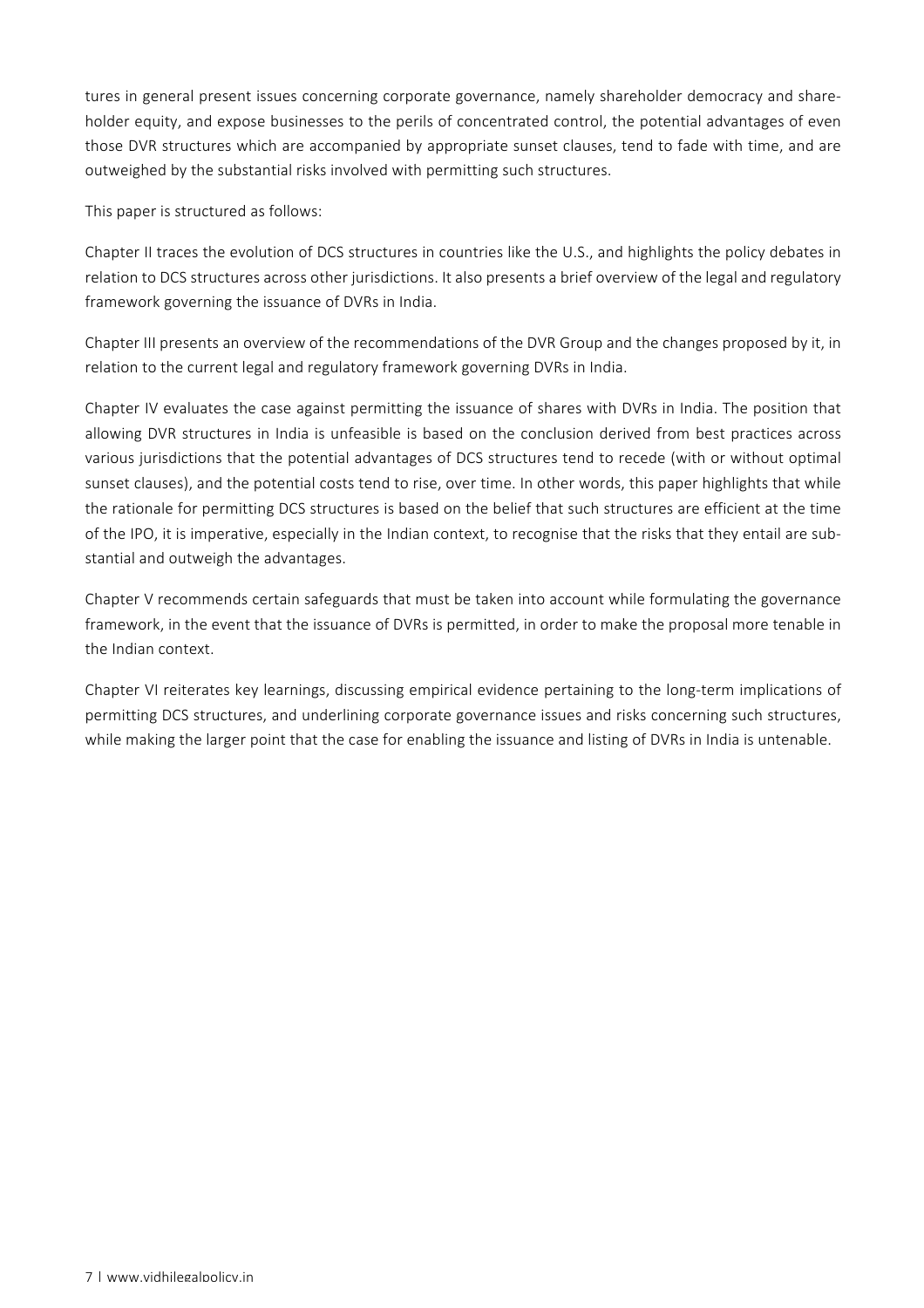### Chapter II: Overview of Dual Class Structures

### *A Brief overview of dual class structures across various jurisdictions*

This section describes the heated policy debates between supporters and opponents of limitations on the use of DCS structures by companies going public, in the U.S. as well as other countries. It also presents a brief overview of the working of DCS structures in jurisdictions where they are permitted, and the regulatory framework and considerations in jurisdictions which prohibit their use.

As of the late nineteenth century, shares in U.S. companies generally had equal voting rights. However, by the early twentieth century, investment banks began to develop devices to centralise voting control in a small percentage of the outstanding equity shares, one such device being the DCS structure. By 1925, offerings of nonvoting stock had become the subject of criticism and controversy.<sup>10</sup> In 1926, the New York Stock Exchange ("NYSE") decided to not list the stocks of companies which offered either no voting rights or unequal voting rights. The NYSE explained that its "one share - one vote" policy was grounded in its "*long-standing commitment to encourage high standards of corporate democracy and accountability to shareholders*". Thereafter, the NYSE insisted on preserving its one share - one vote rule for almost six decades. Over time, the NYSE came to be identified with mandatory listing conditions that protected '*shareholder democracy*' i.e., which sought to maintain the one-to-one connection between cash flow and voting rights, thereby ensuring all shareholders some measure of voice in company matters. Although DCS structures were not entirely eliminated, the policy against non-voting shares or shares with unequal voting rights grew into a normative principle that effectively barred dual class capitalisations from U.S. public markets. $^{11}$ 

In 1985, pursuant to General Motors' threat to leave NASDAQ and increasing competition from other U.S. exchanges such as AMEX and NASDAQ that permitted the listing of companies with dual class structures, NYSE relaxed its long-held policy against dual class listings by not delisting General Motors and also proposed amendments to its listing requirements, permitting listed companies to use dual-class structures.<sup>12</sup> In 1988, the Securities and Exchange Commission ("SEC"), in response, promulgated Rule 19c-4 prohibiting dual class capitalisation of listed stock. Despite the District Court of Columbia Court of Appeals having invalidated Rule 19c-4 on ground that it exceed the SEC's rule-making authority, the SEC persuaded the main stock exchanges to prohibit dual-class recapitalisations under their listing standards.<sup>13</sup> As such, while U.S. companies still face constraints on introducing DCS structures, they have largely had the freedom to adopt such structures while going public, for almost three decades.<sup>14</sup>

In the U.S., the trend of multiple class shares gained traction in 2004 when Google decided to go public with a dual class capital structure, granting its co-founders, executive management team and directors 61.4 percent of the voting power.<sup>15</sup> The multi class structure has enabled founders of other companies that have gone public like Facebook, LinkedIn, Zynga and Groupon to hold the majority of voting rights and retain their control over

 $\overline{a}$ <sup>10</sup> Samuel L. Hayes, Lynn Sharp Paine and Christopher M. Bruner (n. 4), 2.

 $11$  Ibid.

<sup>&</sup>lt;sup>12</sup> Lucian A. Bebchuk and Kobi Kastiel (n. 6), 596.

 $13$  Ibid 597.  $14$  Ibid.

 $15$  Dov Solomon (n. 2), 8.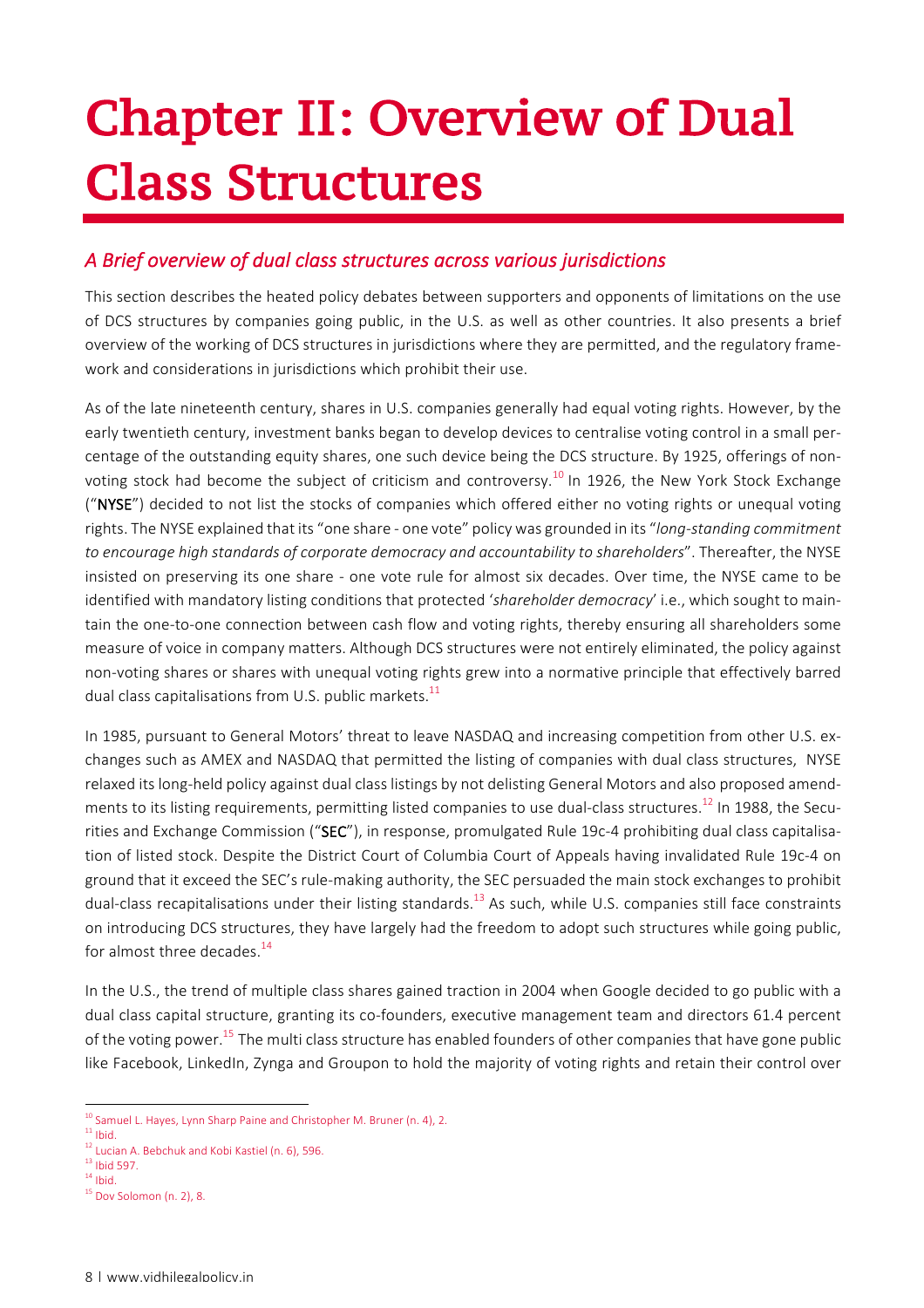the company by issuing special classes of shares that give them more votes than the holders of other classes of shares.<sup>16</sup> Further, this trend of listing DCS shares on U.S. stock exchanges is not limited to U.S. companies. Since the U.K. and Hong Kong prohibited the use of dual class stock, some foreign companies have listed their dual class stock on U.S. exchanges, for instance, in 2012, Manchester United listed its shares on NYSE instead of the London Stock Exchange, and in 2014, Alibaba Group Holding Ltd. went public on the NYSE rather than the Hong Kong Stock Exchange.<sup>17</sup>

In Europe, DCS structures have been relatively common in many countries, though their prevalence has varied greatly from country to country. The diverse national business cultures and trends have substantially complicated efforts to harmonise the region's takeover laws.<sup>18</sup> While countries such as Denmark, Finland, Netherlands, Sweden and Switzerland permit DCS structures, other European countries like Germany, Belgium, Luxembourg, Poland and Spain, currently limit their use.<sup>19</sup>

In the U.K., the general rule is "one share - one vote". The investment community is particularly averse to structures that deliberately block takeover bids and therefore, the general hostility of institutional investors towards DCS structures has practically precluded their use in the U.K. Similarly, in Australia, listed companies are required to allocate one vote for each fully paid ordinary share in the capital on the company. The Australian Securities Exchange does not trade alternative voting rights shares such as non-voting shares, 'golden' shares or superior voting shares. Unlisted companies have more flexibility in their share class structure and may provide for shares with limited or disproportionate rights in the shareholders' agreements or in the constitutional documents of the company.

In April, 2018, Hong Kong Exchanges and Clearing Ltd. approved the biggest change to its initial public offering rules, thereby permitting the issue of DCS shares in certain circumstances. The introduction of DCS shares by the exchange is considered to be a result of the loss in 2014 when Alibaba decided to list its dual class stock on NYSE rather than in Hong Kong. While the exchange has deviated from its long-held prohibition, it placed significant emphasis on the fact that the "one share - one vote" rule continues to be the optimum method of empowering shareholders and aligning their interests in the company.<sup>20</sup>

### Legal and regulatory framework governing the *issuance* of shares with differential vot*ing rights in India*

In order to understand the current framework governing DVRs in India, it is important to trace the trajectory of the regulatory and market considerations that led to its evolution.

#### A brief historical overview of the legal and regulatory considerations with respect to DVRs in India

The concept of DVRs was first introduced in India by an amendment to the Companies Act, 1956, in the year 2000, which is reflected in Section 86 of the Companies Act, 1956 and in Section 43 of the Companies Act. Until now, only five listed companies, namely, Tata Motors, Pantaloons, Gujarat NRE Coke Limited, Jain Irrigation

 $16$  Ibid.

 $17$  Ibid 9.

<sup>&</sup>lt;sup>18</sup> Samuel L. Hayes, Lynn Sharp Paine and Christopher M. Bruner (n. 4), 4. The underlying basis of the efforts towards harmonising Europe's takeover laws, through the negotiation of a European Union (EU) directive, is the differential use of defensive structures such as the adoption of DCS across the region: while Germany wanted the EU's takeover directive to render defense mechanisms such as DCS inoperable in certain circumstances, this demand met strong opposition from Nordic countries wherein DCS structures are relatively common. In 2004, the EU adopted a directive aimed at harmonising the region's takeover laws which included a provision with respect to restrictions on voting rights, but countries reserve the right to not require companies to apply these provisions. Therefore, while the adoption of a directive is a step forward, the extent of diversity and consequently, discord, on such key issues suggests that actual harmonisation of takeover measures is a long time coming.

<sup>&</sup>lt;sup>19</sup> Lucian A. Bebchuk and Kobi Kastiel (n. 6), 600.

<sup>&</sup>lt;sup>20</sup> Benjamin Robertson, "Hong Kong Adds Dual-Class Shares, Paving Way for Tech Titans", April 24, 2018, Bloomberg.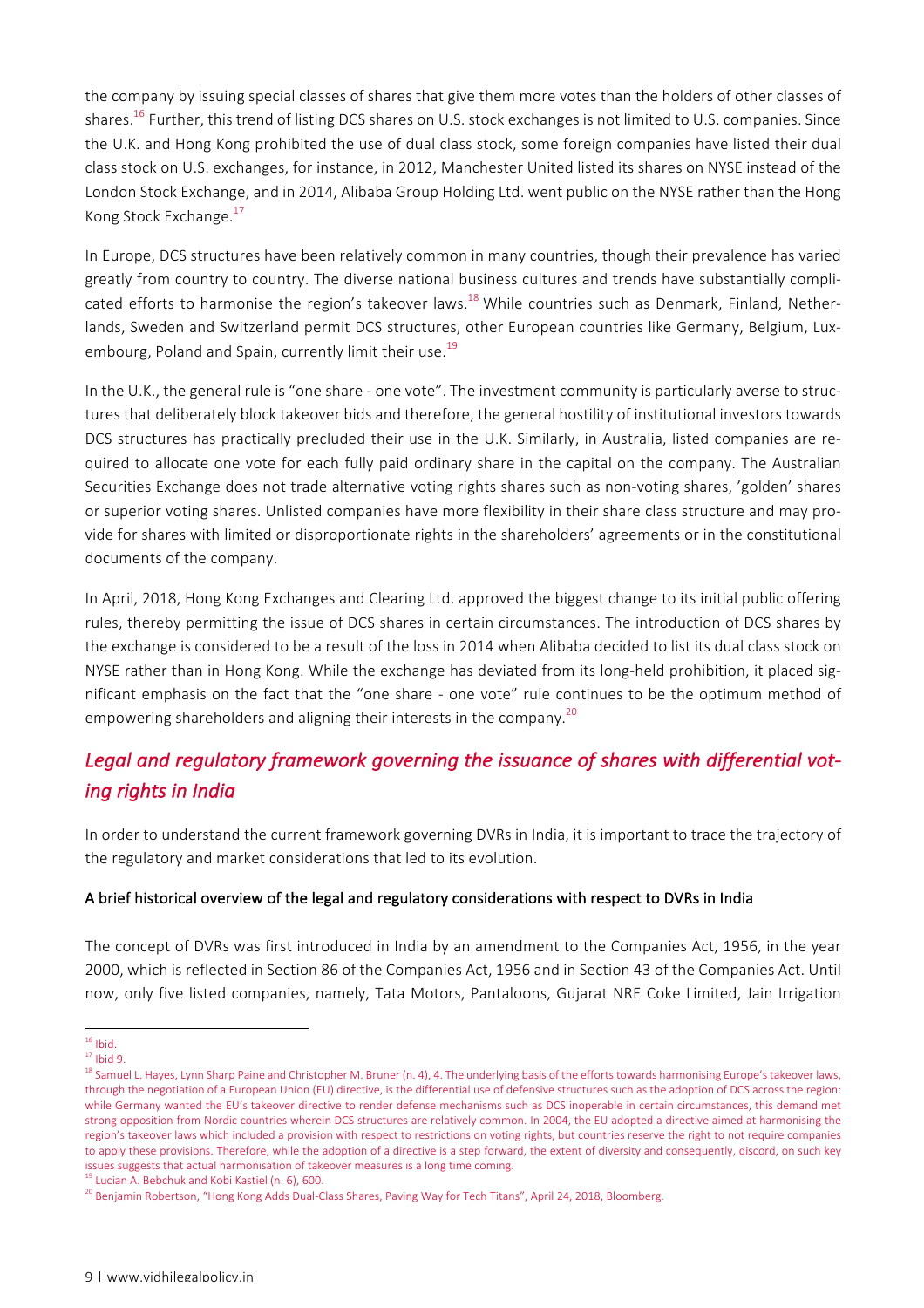Systems Limited and Stampede Capital have issued DVRs to the public in India. On July 21, 2009, following the Company Law Board's judgment in the matter of *Anand Pershad Jaiswal* v. *Jagatjit Industries Ltd. and Ors*. whereby the issuance of DVRs which resulted in an increase of voting rights to 62 percent for the promoters who only held 32 percent of the economic stake in the company, was held valid, SEBI issued a letter addressed to all stock exchanges, prohibiting the issuance of DVRs with superior rights as to voting or dividend. Similar provisions are reflected in Regulation 41(3) of the LODR Regulations.<sup>21</sup> The prohibition was enforced in order to prevent the possible misuse of such structures by persons in control, and to protect public shareholders.

It is important to note that very few Indian companies have issued DVRs, even a few years after they were introduced. Plausible reasons explaining this, as recognised by the Consultation Paper, include low additional dividends, discomfort with losing voting powers, lower interest among investors, owing to the fact that such shares are not understood and tracked by investors, which in turn, is attributable to lack of awareness about the features of such shares in the Indian market. $^{22}$ 

The DVR Group Report is a product of deliberations of the DVR Group formed by the Primary Market Advisory Committee to work on the subject at its various meetings held in October, 2018 and January, 2019. As stated earlier, the DVR Group Report proposes to structure the regulation of DVR issuance by: (i) companies whose equity shares are already listed on stock exchanges; and (ii) companies whose equity shares are not listed but are proposed to be offered to the public.<sup>23</sup> The proposals made by the DVR Group Report, as reflected in the Consultation Paper, have been discussed in Chapter III of this paper.

#### *Present legislative and regulatory framework governing DVRs in India*

In India, listed entities are prohibited from issuing shares that may, in any manner, confer superior rights as to voting or dividend with regard to the rights on equity shares that are already listed, as per Regulation 41(3) of the LODR Regulations.<sup>24</sup> However, private limited companies and unlisted public companies are permitted to issue equity shares with disproportionate rights as to voting, dividend or otherwise, subject, *inter alia*, to this being authorised in their articles of association and by shareholders' approval.<sup>25</sup> The preconditions to be met by a company for such an issuance include: (i) having a consistent track record of distributable profits for the last three years; and (ii) the shares with differential rights shall not, at any point of time, exceed twenty six percent of the total paid-up equity share capital of the company (including shares with differential rights). 

Though equity shares with non-voting rights are generally considered to be outside the ambit of the Companies Act, the restriction on zero voting rights has been made inapplicable to private companies, subject to appropriate authorisation in the articles of association of the company, through an amendment to the Companies Act in 2015. Therefore, private companies which are not subsidiaries of public companies, are permitted to issue equity shares with non-voting rights.

In light of this current regulatory regime, the Consultation Paper notes that permitting the issuance and listing of DVRs in India will enable entrepreneurs to pursue their unique visions in relation to managing and growing their businesses, without the fear of dilution of control. It also notes that this move will also act as a mechanism to prevent hostile takeovers which have become a growing concern among companies with low promoterholdings.<sup>26</sup> The recommendations with respect to this proposal are discussed in the next Chapter of this paper.

<sup>&</sup>lt;sup>21</sup> SEBI Consultation Paper (n. 1).

 $22$  Ibid.

 $23$  Ibid.

<sup>&</sup>lt;sup>24</sup> Regulation 41, LODR Regulations.

<sup>&</sup>lt;sup>25</sup> Section 43, Companies Act, read with Rule 4, Companies (Share Capital and Debentures) Rules, 2014.

<sup>&</sup>lt;sup>26</sup> SEBI Consultation Paper (n. 1).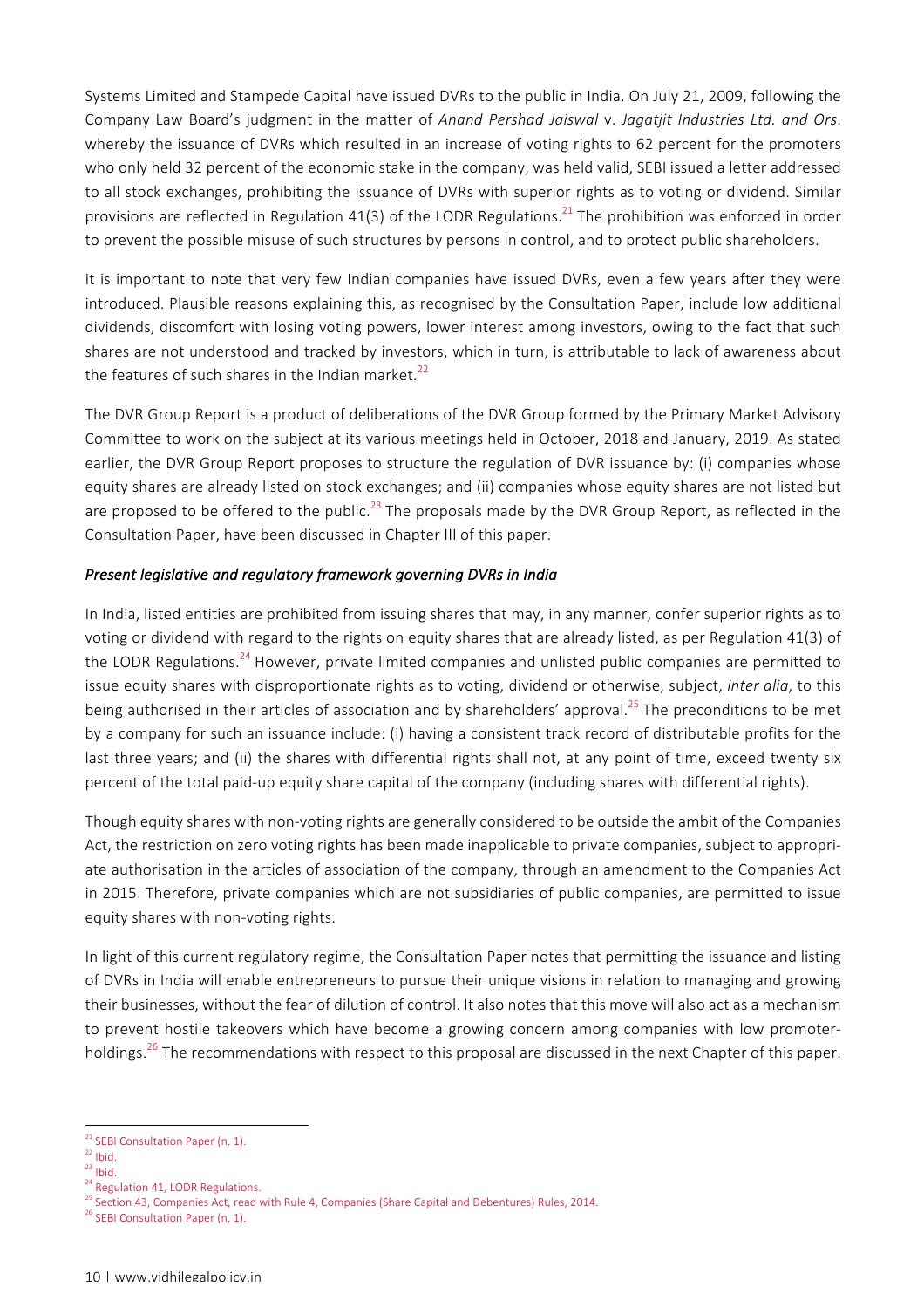# Chapter III: Overview of the Recommendations of the DVR Group Report

While Chapter II of this paper provided a broad overview of DCS structures across various jurisdictions and discussed the legislative and regulatory framework DVR structures in India, this Chapter discusses the recommendations of the DVR Group Report with respect to the structuring of DVRsin India and also underlines briefly, the changes proposed to the current legislative and regulatory regime governing the issuance of DVRs in India.

### **Recommendations of the DVR Group Report**

#### **Brief Synopsis**

The Consultation Paper begins with a broad analysis of the evolution of DVRs and a consideration of the advantages and disadvantages of the structure, for both, issuers and investors. It then examines the legal and regulatory regime governing DVRs in India, including the Companies Act and various SEBI Regulations. The Consultation Paper then provides a comparative overview of the legal scenarios in jurisdictions such as the U.S., Canada, Hong Kong and Singapore and also notes that some countries like the U.K., Germany and Australia do not permit DCS structures.<sup>27</sup>

Having considered the various issues concerning DVRs, the Consultation Paper proposes to allow Indian companies to adopt DVR structures subject to certain conditions, namely: (i) the issuance of DVRs must be authorised by the articles of association of the company; and (ii) the issuance of DVRs must be authorised by a special resolution passed at a general meeting of the shareholders, with notice of specific matters such as size of issuance, ratio of the difference in voting rights, rights as to differential dividends, sunset clauses, coat-tail provisions etc. It permits this adoption via two routes: (i) for companies that are already listed on the stock exchanges and wish to list DVRs, the Consultation Paper permits issuance of FR Shares; and (ii) for companies that are unlisted but wish to list on the stock exchanges with DVR structures, the Consultation Paper permits issuance of SR Shares.<sup>28</sup>

#### Types of Listings: FR Shares and SR Shares

A company whose equity shares are already listed and traded on a recognised stock exchange for at least one year is permitted to issue FR Shares. These shares are typically issued to outside investors who are willing to receive lesser control rights in the company. The Consultation Paper has proposed that the voting rights on FR Shares cannot exceed the ratio of 1:10, i.e., one vote for every ten shares. The company may decide to pay higher dividend on FR Shares, which operates as an effective compensation for lower control rights given to investors holding FR Shares.<sup>29</sup>

<sup>&</sup>lt;sup>27</sup> SEBI Consultation Paper (n. 1).

 $28$  Ibid.  $29$  Ibid.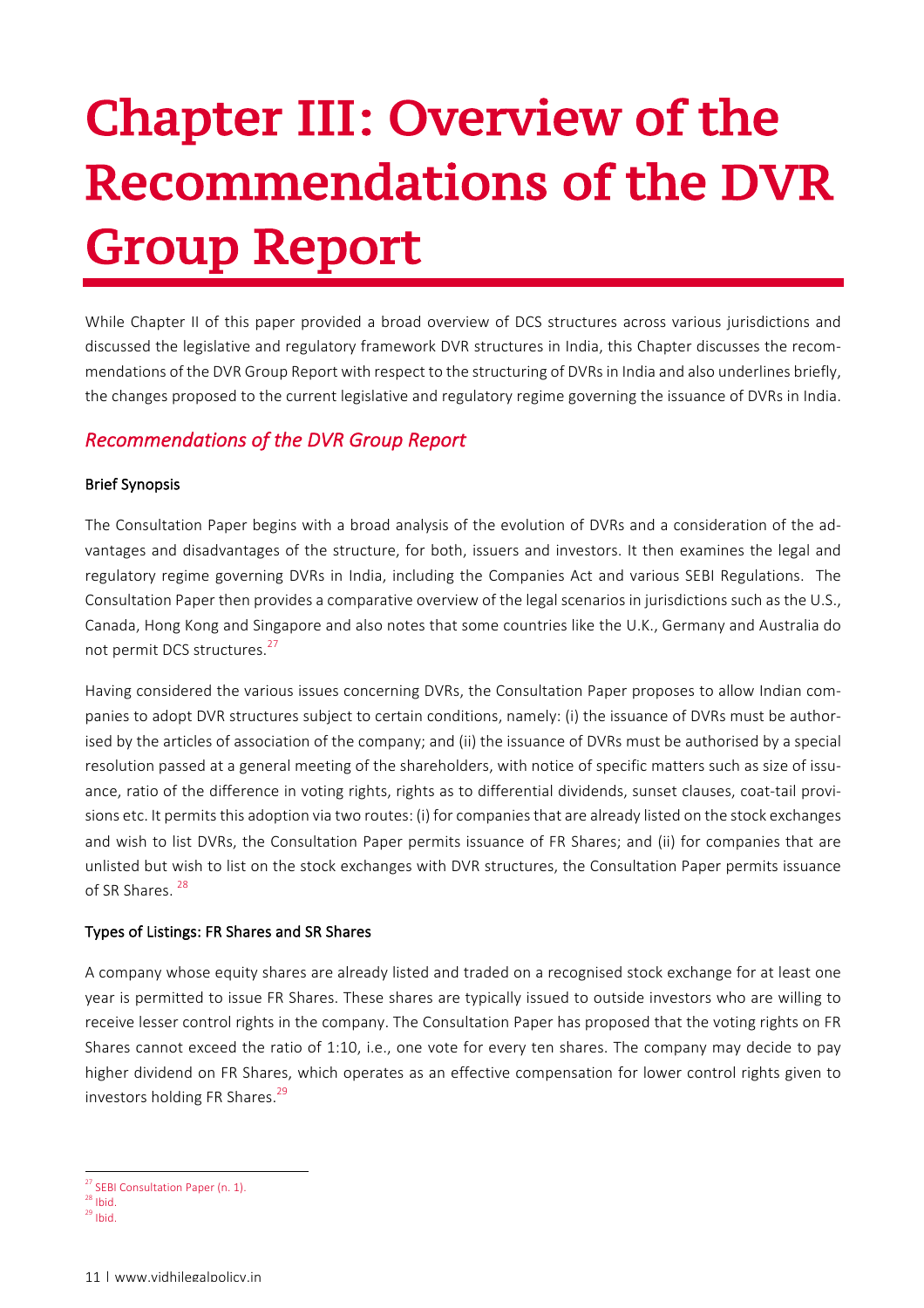SR Shares, on the other hand, can be issued only by unlisted companies and to only their promoters. This is to ensure that promoters can maintain an additional level of control in excess of their economic rights before the company undertakes an IPO to list its shares. Post listing, a company cannot issue SR Shares. Certain conditions are attached to the issuance of SR Shares, for instance, promoters are prohibited from creating any form of encumbrance over them. Further, SR Shares shall be of a maximum ratio of 10:1, i.e., ten votes for every share. The Consultation Paper has also prescribed that SR Shares shall remain under a perpetual lock-in after the IPO.<sup>30</sup>

#### Other Key Proposals

Another key feature in the Consultation Paper with respect to SR Shares is that it prescribes certain "coat tail provisions" whereby SR Shares will be treated on par with other ordinary equity shares in terms of voting rights, i.e., one vote for one SR Share. The inclusion of "coat tail provisions" understandably takes into account the fact that it is not prudent to grant superior voting rights on SR Shares for every matter that is placed for decisionmaking before the shareholders. On certain matters of critical importance, all shareholders must be subject to the default rule of one vote per share. Such matters are fundamental to the existence of the company, for instance, change in control, appointment or removal of independent directors or auditor, material changes in the company's constitutional documents, voluntary winding up of the company etc. $31$ 

Further, SR Shares are also subject to a sunset clause whereby they would automatically convert into ordinary equity shares on the fifth anniversary of the listing of the ordinary shares of the company. In other words, the SR Shares will lose their superior voting rights and each SR Share will be at par with an ordinary equity share in that it will carry an entitlement to a single vote. However, the validity of SR Shares can be extended by another five years if the same is approved by way of a special resolution whereby all shareholders vote on a one-share one-vote basis. Promoters may accelerate conversion of their SR Shares into ordinary equity shares at their option.<sup>32</sup>

### *Changes proposed to the current legislative and regulatory framework governing issuance of DVRs in India*

As stated earlier, the current legal and regulatory regime in India prohibits listed entities from issuing shares with superior voting rights to voting or dividend. The Consultation Paper, in furtherance of its proposal to permit DVR structures in India, suggests amendments to the Companies Act and various SEBI Regulations relating to capital issuances and continuous listing requirements, some of which are listed below.

#### Companies Act and SEBI (Issue of Capital and Disclosure Requirements) Regulations, 2018 *("*ICDRRegulations*")*

As per the Companies Act and the rules thereunder,<sup>33</sup> a company which desires to issue DVR shares must have a consistent track record of distributable profits for the last three years. Regulation 6 of the ICDR Regulations permits IPOs of companies without a consistent track record of distributable profits for the last three years, subject to certain conditions such as the issuer must have net tangible assets of at least three crore rupees, an average operating profit of at least fifteen crore rupees, a net worth of at least one crore rupees etc. Given that new generation technology companies and innovative companies primarily focus on customer outreach and business expansion in the initial years, and subsequently concentrate on profits, thereby sacrificing short term financial gains to create long term value for shareholders, such companies will not be in a position to satisfy

 $\overline{a}$  $30$  Ibid.

 $31$  Ibid.

 $32$  Ibid.

<sup>&</sup>lt;sup>33</sup> Section 43, Companies Act read with Rule 4(1)(d), Companies (Share Capital and Debenture) Rules, 2014.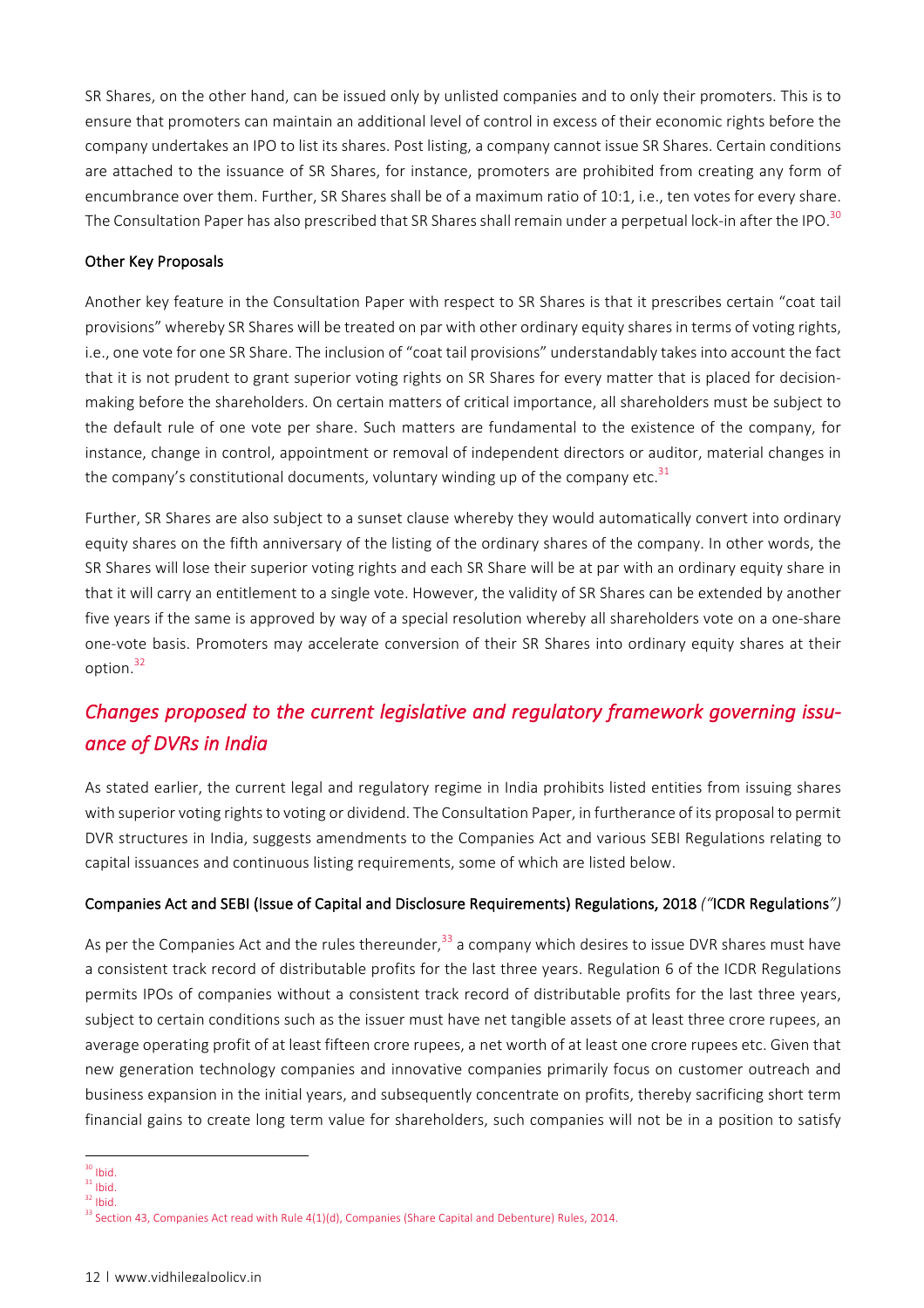these conditions. In light of the discrepancy highlighted herein, the Consultation Paper has proposed that the extant provision should be amended in order to clarify that SEBI standards on to-be listed companies, as prescribed under Regulation 6 of the ICDR Regulations, would not be applicable to companies without a consistent track record of distributable profits.

#### Securities Contracts (Regulation) Rules, 1957 *("SCRR")*

The Consultation Paper has highlighted the fact that one of the probable reasons for no company having undertaken an IPO with multiple classes of equity shares in India is due to the challenges posed by the current regulatory framework, which are primarily twofold: (i) the minimum dilution and minimum subscription requirements prescribed under Rule 19(2)(b) of the SCRR have to be met for each class of equity shares, separately; and (ii) a company with multiple classes of equity shares is required to make an offer of each such class of equity shares to the public, while undertaking an IPO. In other words, a company with multiple classes of equity shares does not have the option of listing only one or some of the classes and has to mandatorily list all classes of its equity shares, including the equity shares with DVRs. This is not the case in jurisdictions like the U.S., Hong Kong and Singapore, which permit listing of ordinary shares while the shares with differential rights held by the founders remain unlisted. In light of this restriction, the Consultation Paper has proposed that should the issuance and listing of DVRs be permitted in India, Rule 19(2)(b) of the SCRR must be amended to permit companies with multiple classes of shares to list one or more classes of shares to the exclusion of other classes in order to facilitate the listing of ordinary shares, while the SR Shares held by promoters remain unlisted.

#### LODR Regulations

As stated earlier, Regulation 41(3) of the LODR Regulations prohibits listed companies from issuing shares which confer superior rights as to voting or dividend vis-a-vis the rights on equity shares that are already listed. The Consultation Paper has proposed that this regulation must be amended to allow SR Shares to be held by promoters post the IPO of its ordinary equity shares and to also allow for additional dividend on FR Shares.

In addition to the aforementioned changes, the Consultation Paper also suggests amendments to other SEBI Regulations, such as those governing buybacks and takeovers as well as delisting, which reflect the impact of DVRs on these regulatory provisions.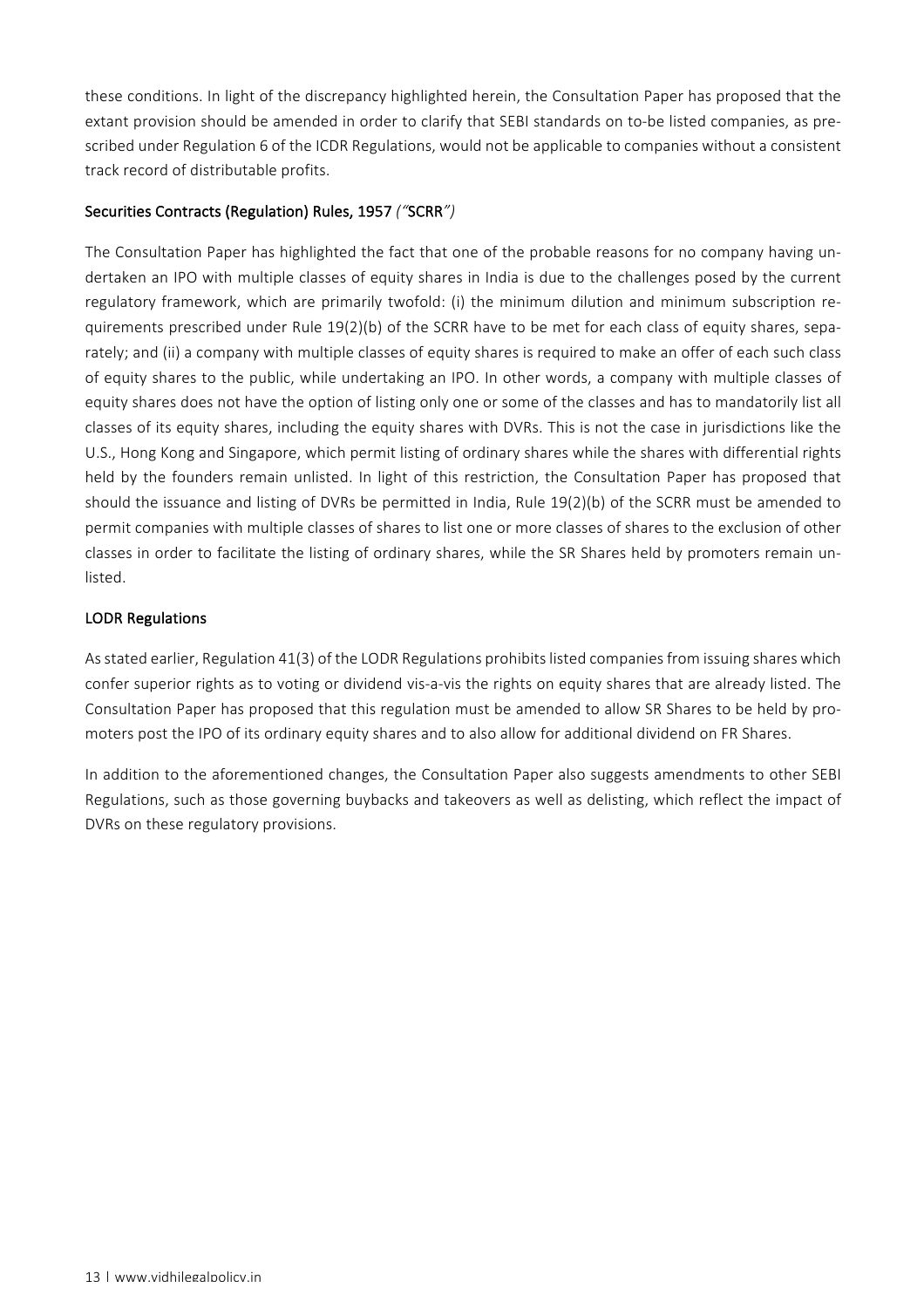## Chapter IV: The Case against Issuance of DVR Shares in India

This Chapter presents arguments against permitting the issuance of shares with DVRs in India, based on academic literature and empirical evidence. The position that allowing DVR structures is untenable in the Indian context is based on the conclusion derived from best practices across various jurisdictions that over time, the potential advantages of DCS structures tend to recede, and the potential costs tend to rise. The Chapter also discusses, briefly, the various types of sunset provisions employed by DCS companies in the U.S., and the problems associated with time-based sunsets in particular, in light of the sunset provision proposed in the Consultation Paper. In other words, this paper highlights that while the rationale for permitting DCS structures is based on the belief that such structures are efficient at the time of the IPO, it is imperative, especially in the Indian context, to recognise that the risks that they entail are substantial and outweigh the advantages.

The debate regarding DCS structures has been a long-standing one. The competing claims of founders and investors for control of public companies, especially in the U.S., have been the subject of serious contention and deliberation. Participants in the U.S. capital markets are at loggerheads: while advocates of founders argue that the present system in which founders have the discretion to choose their capital structure and invite investors to invest, isfair, efficient and must not be meddled with, advocates of investor groups argue that DCS structures should either be prohibited or strictly limited.<sup>34</sup> Therefore, on one side there are visionary founders who want to retain control while gaining access to public markets, and on the other, there is a structure that undermines accountability.<sup>35</sup>

In order to evaluate the efficacy of DCS structures, it is imperative to understand why they are sought by founders/promoters/entrepreneurs and resisted by investors. Founders seek control of their companies post IPOs as control enables them to retain the freedom to pursue their vision, which they believe will enhance corporate value and produce returns in the long run, without the apprehension that their decisions will be challenged by public shareholders.<sup>36</sup> Investors, on the other hand, have raised concerns with respect to DCS structures, contending that such arrangements undermine basic corporate governance norms such as shareholder democracy and accountability.<sup>37</sup> Further, they not only create an environment in which founders feel pressured to make decisions which reflect short term value enhancement, rather than pursuing long-term plans for value creation, but also create incentives for entrenched management owners to seek private benefits of control, misappropriating or destroying corporate value in the process.<sup>38</sup>

Before delving into the merits and demerits of DCS structures, it becomes important to briefly identify the underlying causes that have led companies in the U.S., including many of the most innovative and dynamic

<sup>36</sup> Andrew William Winden (n. 34), 890.

 $\overline{a}$ 

<sup>&</sup>lt;sup>34</sup> Andrew William Winden, "Sunrise, Sunset: An Empirical and Theoretical Assessment of Dual-Class Stock Structures", (2018), Colum. Bus. L. Rev., 897-898.

<sup>&</sup>lt;sup>35</sup> Robert J. Jackson Jr., U.S. Securities and Exchange Commission, "Perpetual Dual-Class Stock: The Case Against Corporate Royalty", February 16, 2018, Harvard Law School Forum on Corporate Governance and Financial Regulation, 2.

<sup>&</sup>lt;sup>37</sup> Robert J. Jackson Jr. (n. 36), 2.

<sup>&</sup>lt;sup>38</sup> Andrew William Winden (n. 34), 894.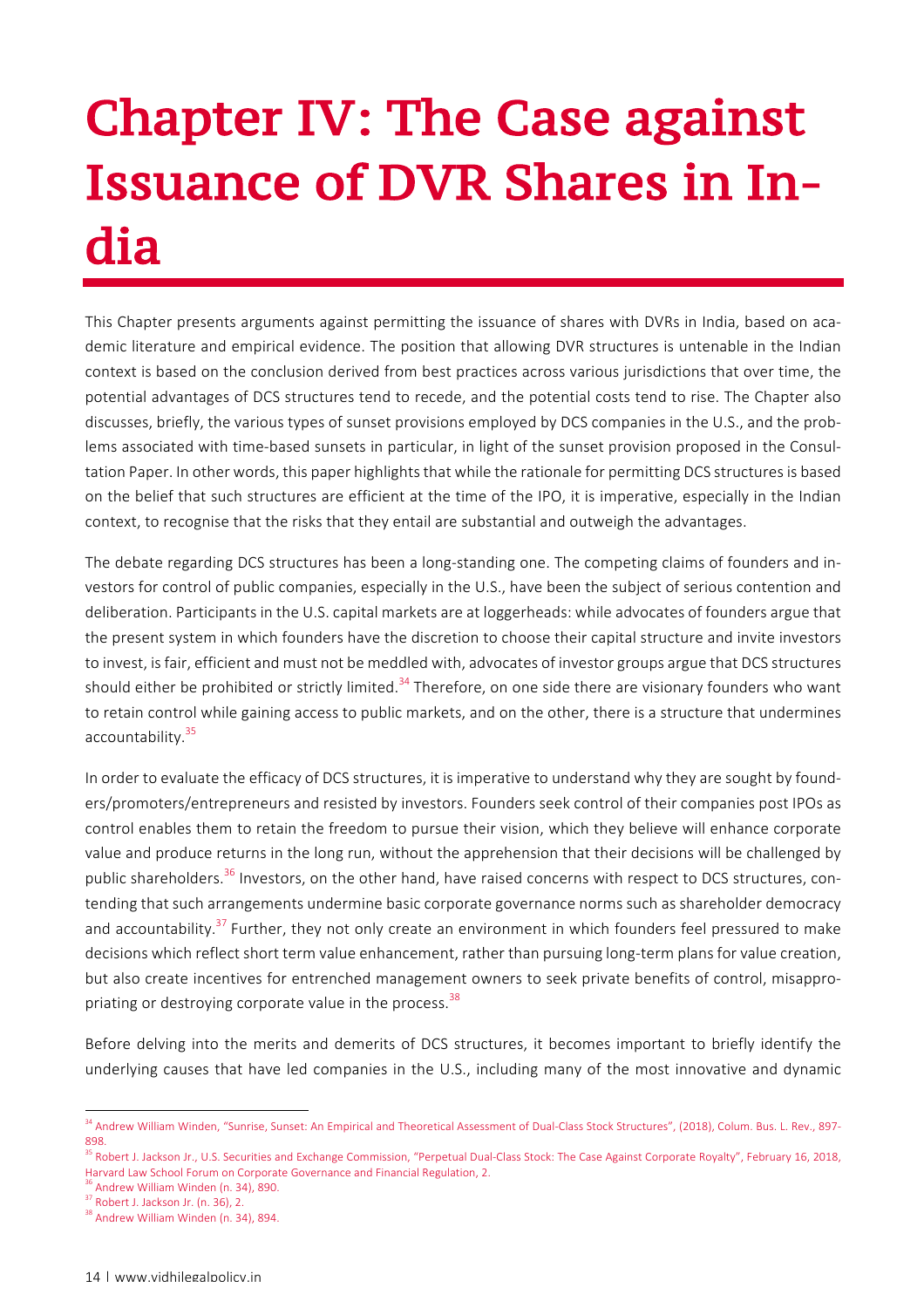public companies, to adopt DCS structures. The purpose of tracing the underlying reasons that have led to these structures becoming popular in the U.S. is to present the challenges posed by them holistically, rather than in isolation. Historical, philosophical and empirical evidence indicates that the three primary factors leading to some of the most successful technology companies opting for dual class stock are as follows: (i) the financialization of U.S. corporate governance markets, as a result of which it has become virtually impossible for a public company to use a metric other than shareholder value, and consequently, it has been increasingly acknowledged that the experiment of equating shareholder value with good corporate governance standards has largely failed;<sup>39</sup> (ii) the changing nature of equity capital and the limiting of the debate on corporate governance to just the voices of equity capital; and (iii) the exclusion of a large percentage of American households from any say in what constitutes good corporate governance, thereby excluding critical voices from the discussion on issues of corporate governance.<sup>40</sup> The overall implication of these aforementioned causes has been that it has become common practice to focus only on shareholder return, with less interest in issues such as linking higher corporate profits to long term growth and improvement, and even lesser interest in long-term corporate health.<sup>41</sup> Having broadly laid out the background against which deliberation on the desirability of DCS structures has largely ensued, and having presented underlying causes leading to the popularity of these structures, in the context of the U.S., set forth below are arguments in favour of DCS structures.

Three primary reasons most commonly cited in support of dual class stock or shares with disproportionate voting rights are as follows: (i) at least for a defined period of time early in a company's life, dual class shares can be beneficial as they allow entrepreneurs to build for long term, and in many cases, even transform entire industries, owing to the fact that DCS structures insulate corporate decision makers from short-term pressures, thereby enabling them to focus on long-term growth; $42$  and (ii) such structures enable founders with expertise, proprietary information and business skills to utilise their proficiency and produce superior returns;<sup>43</sup> and (iii) DCS structures serve as an appropriate defence mechanism against hostile takeovers.<sup>44</sup> In the next segment, this paper sets forth and examines arguments against the use of DCS structures, by relying on academic scholarship and empirical evidence rooted in precedents and practices, especially the U.S., while making the larger point that permitting DVR structures is unfeasible and unwarranted in the Indian context.

Opponents of DCS structures argue that one share one vote should be the rule for all public corporations and that whatever the benefits of permitting dual stock maybe in a few well known cases, the costs for the investors who are left with no avenue to hold the management responsible while the DCS structure is in place, outweighs those benefits.<sup>45</sup> Two SEC commissioners, Robert Jackson and Kara Stein, have sharply criticised the practice of adopting dual class stock, and their objections can be broadly classified into three categories: (i) dual class corporate structures are inconsistent with America's foundational democratic norm of one share one vote; (ii) the stock price performance of dual class companies is lower than that of companies without such structures; and (iii) public shareholders of companies with dual class stock lack any effective ability to monitor and police the controlling group of shareholders.<sup>46</sup> Closely linked to these aforementioned arguments is the argument in relation to corporate governance issues and agency costs associated with DCS structures. Companies with DCS

<sup>&</sup>lt;sup>39</sup> David Berger, Wilson Sonsini Goodrich and Rosati (n. 3), 4.

 $40$  Ibid 5-6.

 $41$  Ibid 6.

<sup>42</sup> Robert J. Jackson Jr. (n. 36), 2.

<sup>43</sup> Lucian A. Bebchuk and Kobi Kastiel (n. 6), 609.

<sup>44</sup> Vijay Govindarajan and Anup Srivastava, "Re-examining dual-class stock", August 21, 2017, SSRN, 7.

<sup>45</sup> Robert J. Jackson Jr. (n. 36), 2.

<sup>46</sup> David Berger, Wilson Sonsini Goodrich and Rosati (n. 3), 3.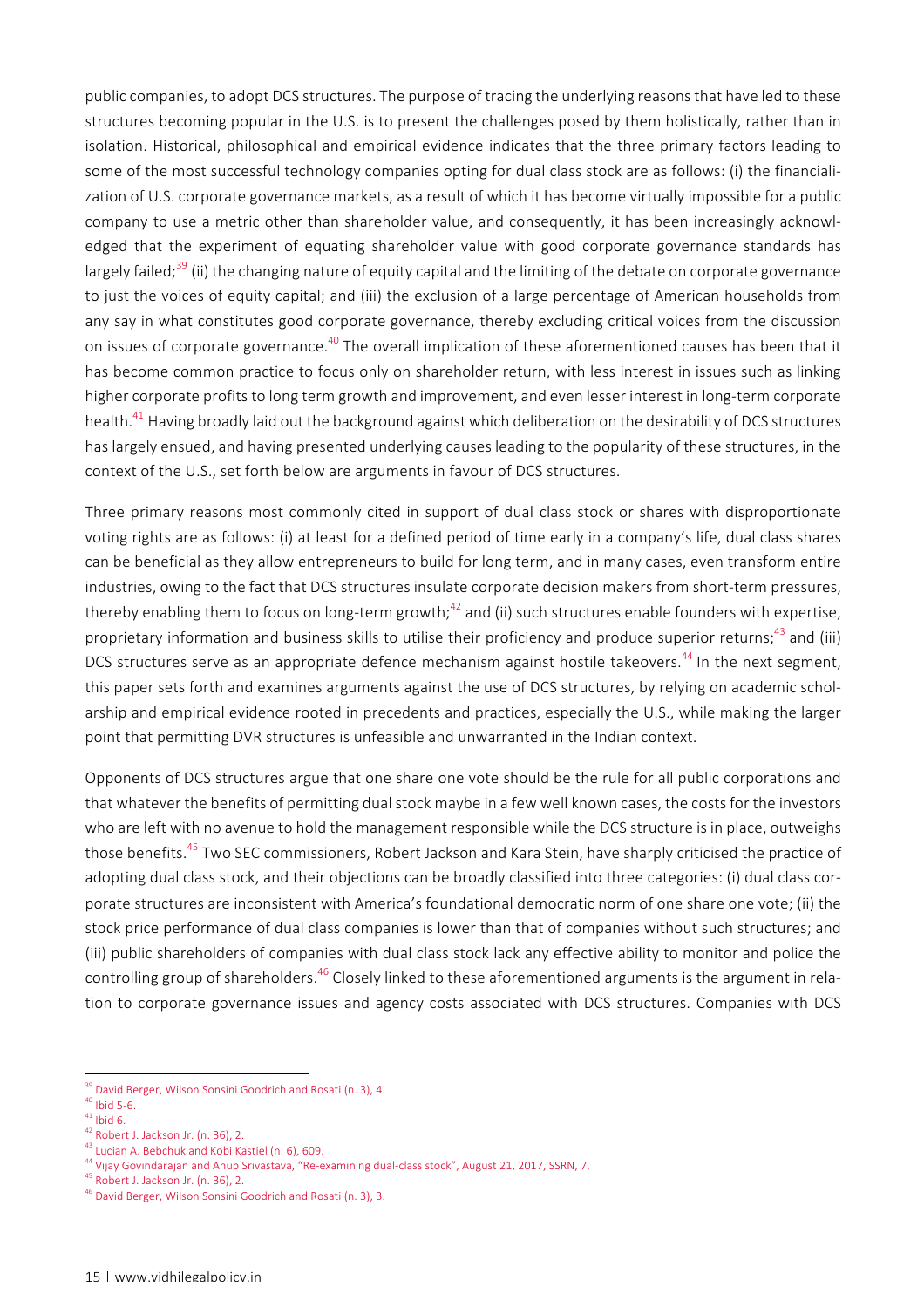structures pose severe corporate governance risks and agency costs because they present a problematic combination: on the one hand, because the controller is insulated from the disciplinary forces of the market, there is no real threat inducing such a controller to serve the interests of the public shareholders, and on the other hand, because the controller owns a relatively small equity stake, he/she does not have ownership incentives that come from owning a large equity stake.<sup>47</sup> Leading founders in control of companies post IPO presents risks of two kinds of agency costs: (i) management agency costs and control agency costs. Management agency costs arise from mismanagement, including reduced commitment, shirking, and pursuit of acquisitions to increase size or achieve diversification without generating value; and (ii) control agency costs arise from directly diverting private benefits to the controller through various mechanisms, such as excessive pay and related party transactions. Some scholars argue that the risk of management agency costs increases over time, i.e., even if the founder's vision produces high corporate value within the first few years of going public, either the business vision or his/her acumen to execute it, decline in later years, which ultimately results in inefficient business decisions that impose management agency costs on the shareholders.<sup>48</sup> Further, DCS structures increase the risk of management agency costs since controllers own less of the cash flow rights or have low economic skin in the game compared to the other shareholders while retaining control, and therefore, they internalise a smaller fraction of the negative implications of their decisions, without there being any effective impediments to their private benefits of control.<sup>49</sup> Economic analysis and empirical evidence demonstrate that this combination of entrenchment and low equity holdings reduces company value, distorts controller incentives and increases extraction of private benefits of control.<sup>50</sup> Studies indicate that the divergence between the founder's voting rights and equity capital leads to governance and agency problems becoming more severe across a wide array of decisions and contexts. In other words, the controller's equity stake is co-related to higher agency costs, higher governance risks and lower value.<sup>51</sup>

These aforementioned governance risks and agency costs are even more appurtenant in the context of India, because of the fact that promoter-owned businesses are a dominant feature of its organisational structure and economy.<sup>52</sup> A study conducted by Credit Suisse in 2017 found that India has the third highest number of familyowned companies, with a market capitalisation of six point five billion dollars.<sup>53</sup> Concentrated ownership and control is pretty much the norm rather than the exception, in India.<sup>54</sup> While promoter-owned companies have several advantages, which can be value maximizing for the public shareholders in the long run, they also expose them to the risks of lack of transparency, entrenchment and wealth expropriation. DVR structures can entrench concentrated ownership patterns perpetually and contribute to the risks and costs associated with the complicated conflict between the interests of controlling shareholders and non-controlling shareholders.<sup>55</sup> More specifically, such structures might encourage promoters to take risks more aggressively (with lesser accountability) as the economic consequences of their decisions will be disproportionately borne by the public shareholders.

The above analysis of governance issues and agency problems is supported by a majority of empirical findings. Studies around the world have shown that the combination of weak ownership and entrenchment decreases

<sup>&</sup>lt;sup>47</sup> Lucian A. Bebchuk and Kobi Kastiel, "The Perils of Dell's Low-Voting Stock", (2018), Working Draft - part of the research work of the Research Project on Controlling Shareholders of the Harvard Law School Program on Corporate Governance, 9.

<sup>48</sup> Andrew William Winden (n. 34), 894.

 $49$  Ibid.

<sup>50</sup> Lucian A. Bebchuk and Kobi Kastiel (n. 6), 603-604.

<sup>51</sup> Lucian A. Bebchuk and Kobi Kastiel (n. 47), 9.

<sup>52</sup> CFA Institute, "Corporate Governance for Asian Publicly Listed Family-Controlled Firms", (2017), 8.

<sup>&</sup>lt;sup>53</sup> Credit Suisse, "The CS Family 1000", (September 2017), 7.

<sup>54</sup> Jayati Sarkar, "Corporate Governance, Chapter 9: Ownership and Corporate Governance in Indian Firms", (2012), SAGE Publications.

<sup>55</sup> Manish Singhai, "Shareholder Rights and the Equitable Treatment of Shareholders", OECD, The Fourth Asian Roundtable on Corporate Governance, Mumbai, November 2002.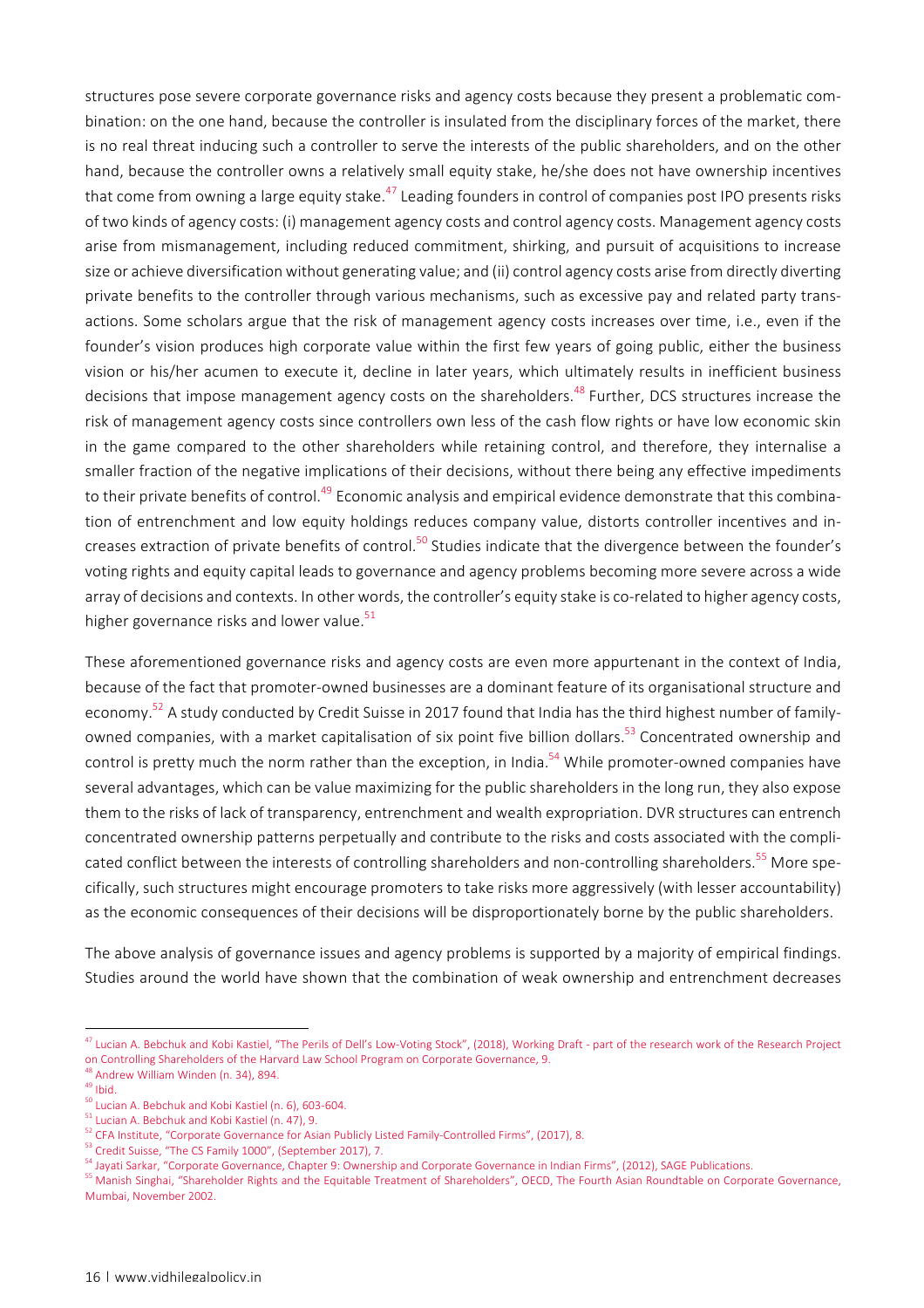company value.<sup>56</sup> Some studies have compared the effect of DCS on company value to the effect of other mechanisms of separating cash flow rights and control rights, and found that company value increases with cash flow rights of the largest shareholder, and decreases when voting rights exceed cash flow rights, and that the value discount generally increases with the size of the gap between voting and cash flow rights.<sup>57</sup> A research published by the Investor Responsibility Research Centre and Institutional Shareholders Services found that compared to companies with a one share one vote structure, DCS companies have worse economic results in the long run.<sup>58</sup> These studies indicate that company value is positively associated with insiders' cash flow rights and negatively associated with insiders' control rights, and that unification of DCS structures into single share class increases company value.<sup>59</sup> This is further reinforced by the fact that one hundred and twenty one voluntary DCS unifications in Europe between 1996 to 2009 increased the value of companies' long term market value. These findings reflect that unifications per se are beneficial to public shareholders because of the corporate governance improvements accompanying them.<sup>60</sup> In assessing DCS structures, it is important to highlight an extremely important feature associated with these structures, which is that as time passes, the potential costs of a DCS structure tend to increase, while the potential benefits tend to crumble. Therefore, even those who are of the view that DCS structures are often efficient at the time of the IPO, must recognise that while at the time of IPOs, DCS companies tend to have a higher market valuation than single class share companies, the valuation premium declines and the associated agency costs increase, over time. $61$ 

In the U.S., the decision of regulators and stock exchanges to permit the use of DCS structures has not ended the debate on the desirability of the practice. After Google adopted its structure in 2004, public and academic discourse on DCS structures rekindled. Institutional investors and their advisors, and prominent governance leaders have expressed strong opposition to the employment of DCS structures.<sup>62</sup> The Council of Investors ("CII") which is an organisation of more than one hundred and forty public, union and corporate pension funds has denounced them as an "*autocratic model of governance*" and has petitioned the stock exchanges to adopt a one share one vote policy. Leading mutual funds, prominent pension funds and shareholder advisory groups, have all expressed their reservations regarding these structures.<sup>63</sup> In fact, the opposition to DCS structures has become so widely accepted that it was incorporated in documents attempting to identify minimum standards of acceptable corporate governance norms, and was also included in a set of corporate governance principles that were put forward by a group of leading executives that included chief executive officers of asset managers and major public companies. Such opposition was also incorporated in the set of governance principles adopted by a coalition of institutional investors managing more than seventeen trillion dollars in the aggregate.<sup>64</sup> Some legal scholars have also observed that DCS structures have purposes unrelated to preventing hostile takeovers. These scholars have argued that lawmakers should ensure that more purely defensive measures remain available to dilute management's incentive to adopt less regulable systems such as DCS structures.<sup>65</sup> Further, it is important to note that even in jurisdictions where DCS structures are permitted, for instance, Canada, institutional investors have advocated for strict limitations on such structures.<sup>66</sup> Even those who oppose the practice of adopting DCS structures altogether, are of the view that to the extent that companies are permitted to go

 $58$  Ibid.

<sup>56</sup> Dov Solomon (n. 2), 18.

 $57$  Ibid.

<sup>59</sup> Ibid 18-19.  $60$  Ibid 19.

 $61$  Ibid 20 and Lucian A. Bebchuk and Kobi Kastiel (n. 6), 590. <sup>62</sup> Lucian A. Bebchuk and Kobi Kastiel (n. 6), 597.

<sup>63</sup> Ibid 598.

 $<sup>64</sup>$  Ibid 599.</sup>

<sup>&</sup>lt;sup>65</sup> Samuel L. Hayes, Lynn Sharp Paine and Christopher M. Bruner (n. 4), 4.

<sup>&</sup>lt;sup>66</sup> Lucian A. Bebchuk and Kobi Kastiel (n. 6), 601.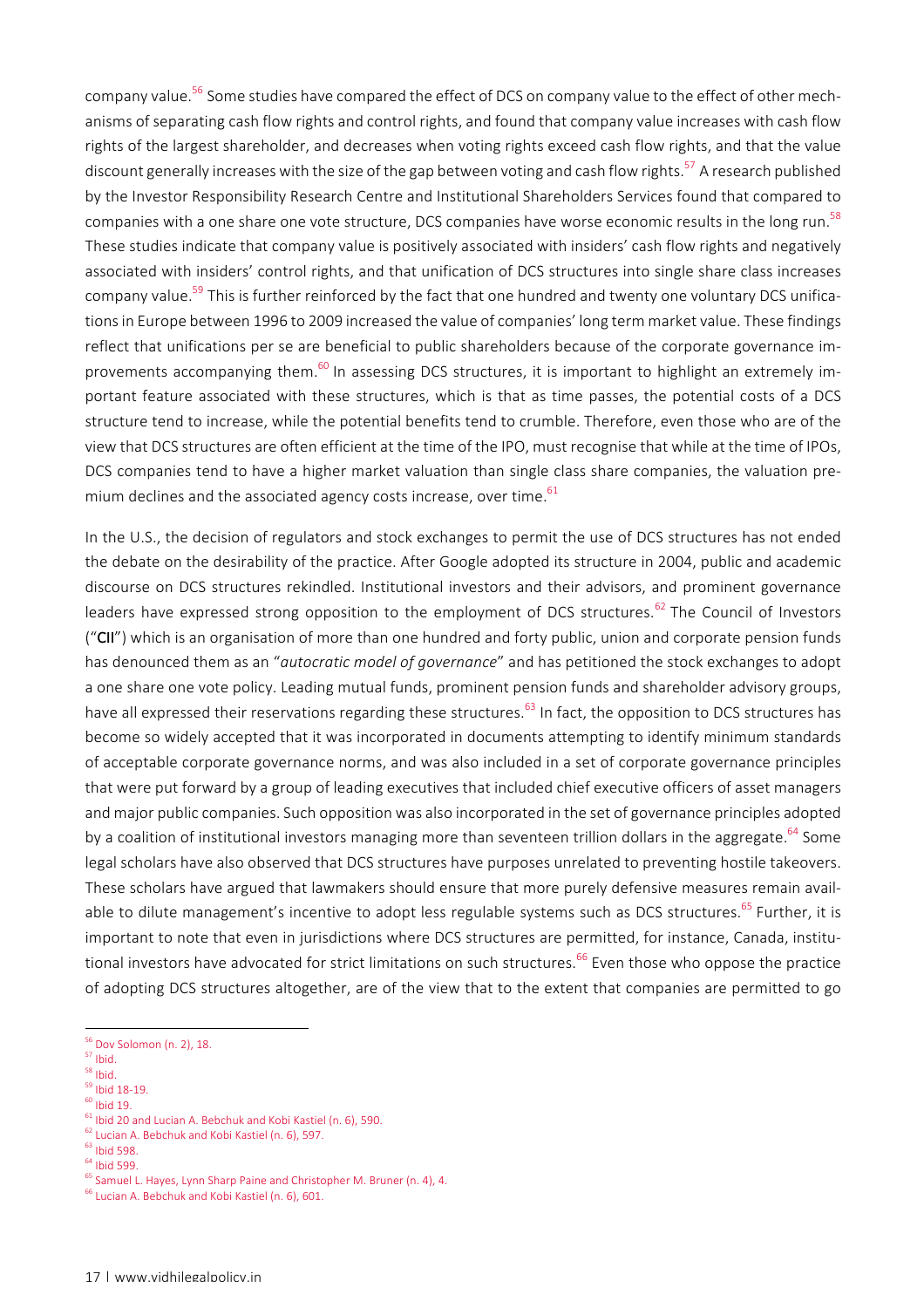public with dual class stock, such capital structures should be accompanied with appropriate sunset provisions. In the absence of a sunset provision, the lifecycle of a DCS structure is perpetual and this infinite duration is likely to increase risks and costs over time.<sup>67</sup> In the next segment, this paper briefly discusses the various types of sunset provisions, and argues that even when DCS structures are limited by sunset clauses, the complications and risks associated with them make DVR structures undesirable.

As stated above, leading intuitional investors have expressed their strong opposition to the use of DCS structures and have petitioned to end its use. Similarly, academic scholars have also shown their skepticism towards such structures and have written extensively in favour of reverting to single class structures. However, in jurisdictions where institutional investors conclude that putting an end to DCS structures is not feasible, they have advocated for the use of appropriate sunset clauses in DCS companies. This recommendation is based on the view that the adoption of optimal sunset provisions, particularly, time-based sunsets, addresses a major concern posed by DCS structures, which is, the problem of long-standing structures that become increasingly risky, costly and inefficient over time.<sup>68</sup> Companies with DCS structures have employed a variety of sunset provisions, including but not limited to: (i) fixed-time sunset; (ii) triggering event sunset; (iii) ownership percentage sunset;<sup>69</sup> (iv) founder separation from employment with the company or separation sunset; and (v) conversion upon transfers of the high vote shares to persons or entities other than permitted transferees or transfer sunsets.<sup>70</sup> The Consultation Paper has also proposed the inclusion of a sunset clause in the case of SR Shares whereby they would automatically get converted into ordinary shares at the end of five years from the date of listing, and their voting rights will be on par with other ordinary shares. Further, the validity of SR shares can be extended by another five years if the same is approved by way of a special resolution whereby all shareholders vote on a one share one vote basis. $71$ 

In light of the five-year sunset recommendation provided for in the Consultation Paper, and the discussion on sunset provisions above, this segment underlines the concerns and complexities affiliated with time-based sunsets. Firstly, the adoption of a time-based sunset provision can lead to a controlling shareholder to act opportunistically in the period just before the DCS structure is about to expire.<sup>72</sup> Further, because of the possibility of an extension, the controlling shareholder might be incentivised to perform better for the first term, say five years, and seek an extension, to pursue personal interests. In other words, a sunset provision merely prevents the controlling shareholders from unilaterally extending the DCS structure that public shareholders oppose as value reducing, and does not necessarily result in putting an end to such a structure after said period of time.<sup>73</sup> Secondly, a governance arrangement with respect to sunsets, which is optimal for some companies, might not be optimal for others.<sup>74</sup> Time-based sunsets currently in use do not appear to be, in any way, related to the achievement or failure of any aspect of a founder's vision, short term or long term performance, or value metrics. The estimation of how long it would take to realise the value of a founder's vision is ultimately an estimate, which may or may not be accurate. Consequently, time-based sunsets are heavily presumptuous in that the basis on which they are designed is arbitrary i.e., that the founder's control should end at some pre-determined date in the future.<sup>75</sup> This not only undermines entrepreneurial discretion, but also demonstrates that time-

- $\overline{a}$  $67$  Ibid 618.
- $68$  Ibid 629.
- $69$  Ibid 619.
- <sup>70</sup> Andrew William Winden (n. 34), 869-870.

- $<sup>73</sup>$  Ibid 624.</sup>
- $74$  Ibid.

<sup>71</sup> SEBI Consultation Paper (n. 1). <sup>72</sup> Lucian A. Bebchuk and Kobi Kastiel (n. 6), 626.

<sup>75</sup> Andrew William Winden (n. 34), 917.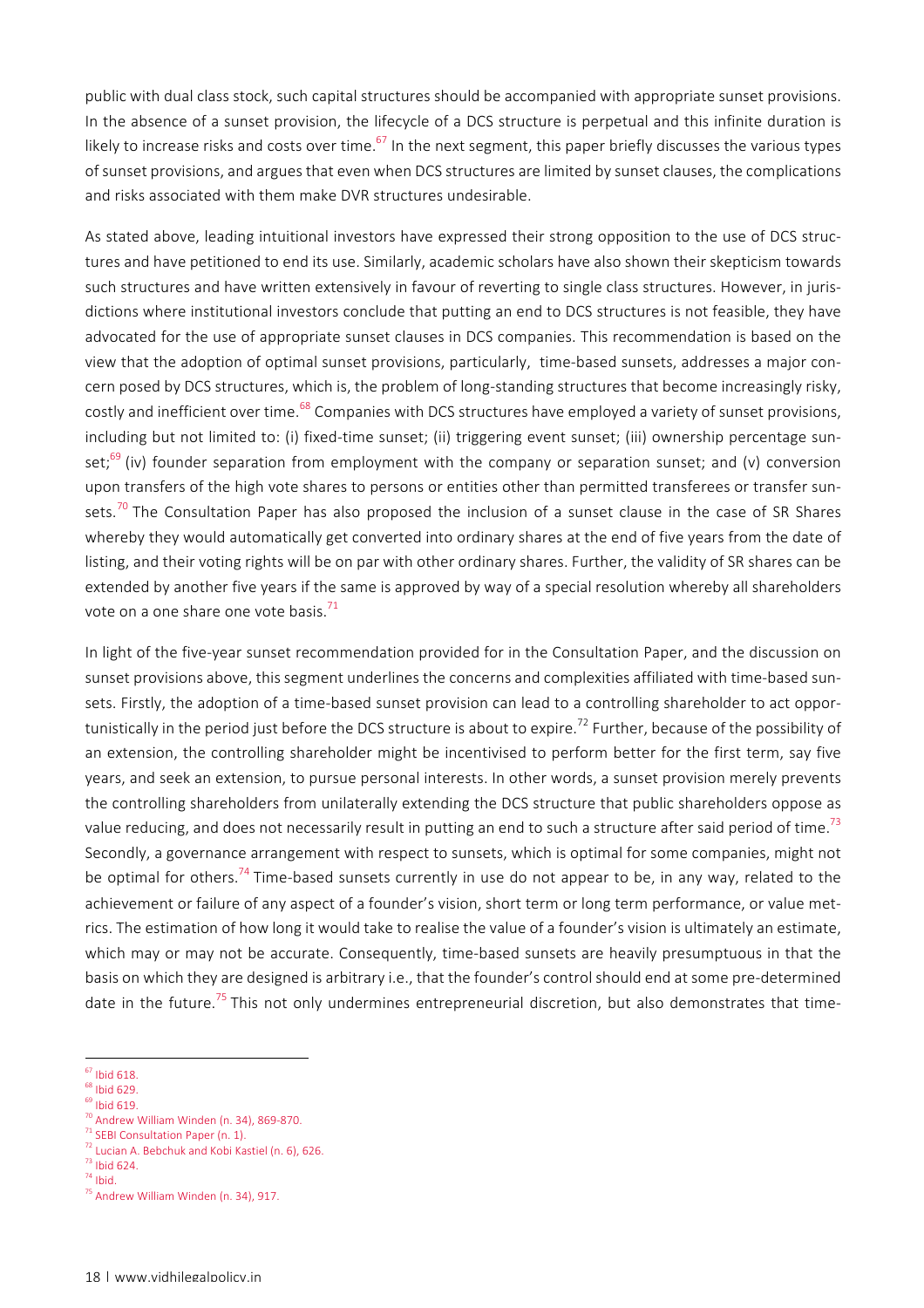based sunsets are not appropriate instruments for resolving the tension between the founder's desire for control and non-interference from public shareholders and the public shareholders' desire for accountability and protection from bad management decisions.<sup>76</sup> Lastly, in relation to the argument in favour of time-based sunsets that controllers have incentives to retain control even when it would be economically more efficient to unify the capital structure or sell control, it is important to understand that while some inefficient DCS companies might be terminated through mandatory time-based sunsets, efficient companies will also be lost. Historical record indicates that it is not necessary to resort to time-based sunsets to eliminate DCS structures despite controller incentives to avoid unifications or sales. Therefore, since time-based sunset provisions do not protect the vision of founders and are not indispensable when it comes to protecting investors from economic inefficiencies, they do not function as adequate protective instruments in DCS structures. $^{77}$ 

 $\overline{a}$ 

 $76$  Ibid. <sup>77</sup> Ibid 920-922.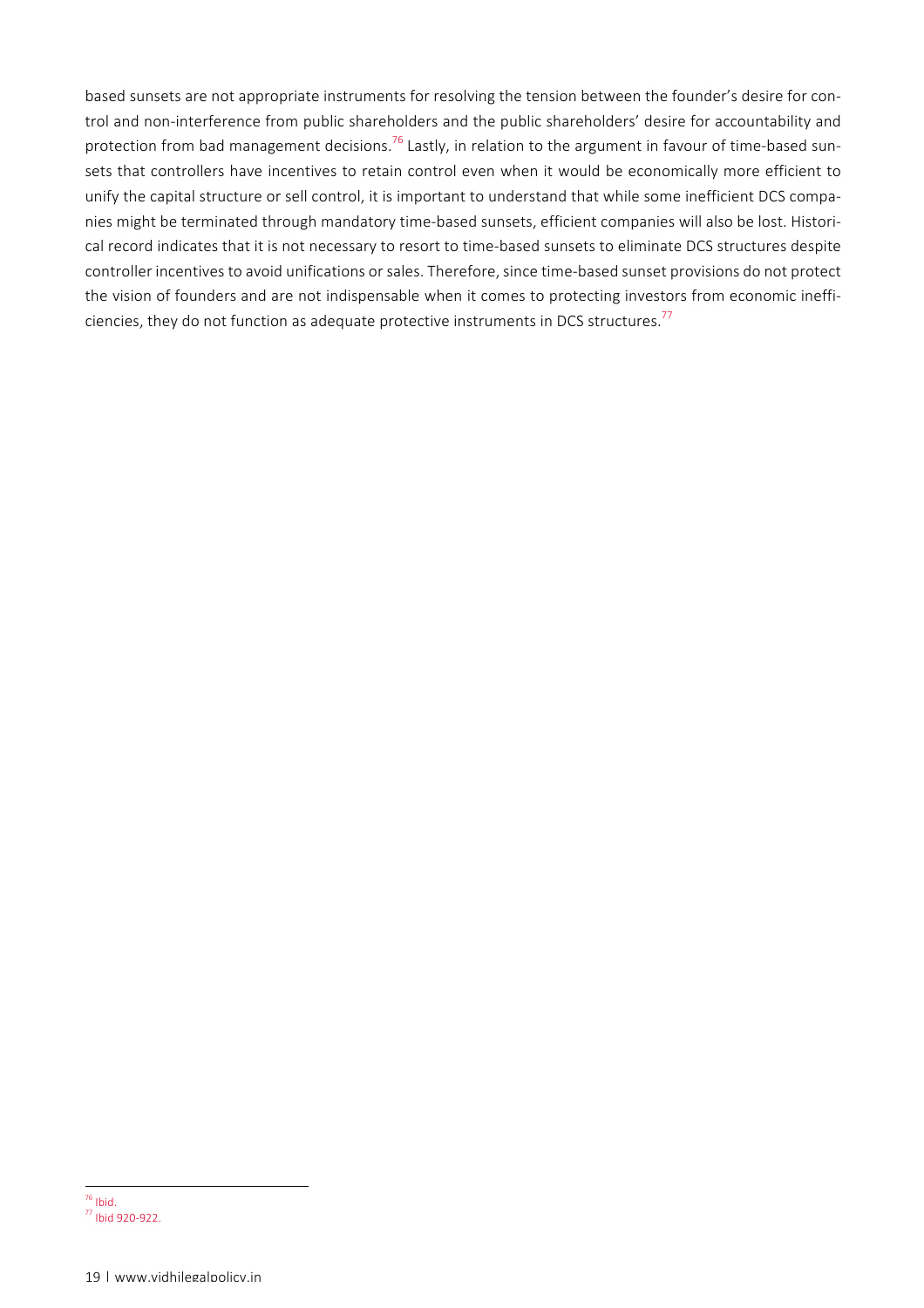## Chapter V: Safeguards for Permitting DVR Shares in India

The preceding Chapter discussed the risks associated with permitting the issuance and listing of DVR Shares in India, and demonstrated that such permissibility is undesirable and untenable in the Indian context. However, in the event that the proposals set forth in the Consultation Paper are taken forward by SEBI, this Chapter recommends certain additional safeguards to make the proposal relatively tenable.

Academic literature suggests that DCS structures can obtain legitimacy if the terms of such structures are designed in a manner that serve to ultimately achieve the goals of both, the founders and the investors, and at the same time, protect their interests effectively.<sup>78</sup> In structuring a regulatory framework for DVRs in India, it becomes particularly important to devise measures that increase transparency and accountability, and afford additional protection to public shareholders who can be, otherwise, at the receiving end of the disproportionate economic consequences of bad management decisions taken by promoters/founders with superior voting rights. Having taken into consideration the proposals laid out in the Consultation Paper, as well as the current legal and regulatory framework governing DVRs in India, set forth below are certain recommendations and accompanying safeguards that may be considered for adoption while formulating the framework for permitting DVRs in the Indian context.

It is submitted that in order to address the fundraising challenges of companies operating in sectors where the founders' vision and involvement is critical in the lead up to the IPO and immediately thereafter, SEBI could consider allowing the founders/promoters to have SR Shares, subject to a mandatory sunset provision of one year after the IPO with no possibility of extensions (i.e., the SR Shares will get converted into ordinary equity shares, lose their superior voting rights and each SR Share will carry an entitlement to a single vote, as if it were an ordinary equity share). Permitting listed companies operating in targeted sectors to have SR Shares in this manner will allow founders to retain control during this vulnerable period of transition while protecting the public shareholders from any long-term governance risks.

Notwithstanding the mandatory one year sunset provision (which should operate alongside safeguards proposed in the Consultation Paper), here are certain additional disclosure requirementsthat must be incorporated in the offer document for the IPO to make the founders holding SR shares more accountable: (i) the terms of offer should accurately reflect the quality of the promoter's vision for enhancing corporate value, including the nature of the business, the position of the company in the market and the capabilities of the company's management; (ii) the terms should be designed in a manner that they answer the following questions in the affirmative: (a) whether they support the founder's vision; (b) whether they contemplate mechanisms for public shareholders to influence management and hold them accountable; (c) whether they effectively guard the public shareholders from agency costs.<sup>79</sup> Further, the offer document should also incorporate consequences for

<sup>&</sup>lt;sup>78</sup> Andrew William Winden (n. 34), 905.

 $^{79}$  Ibid 909.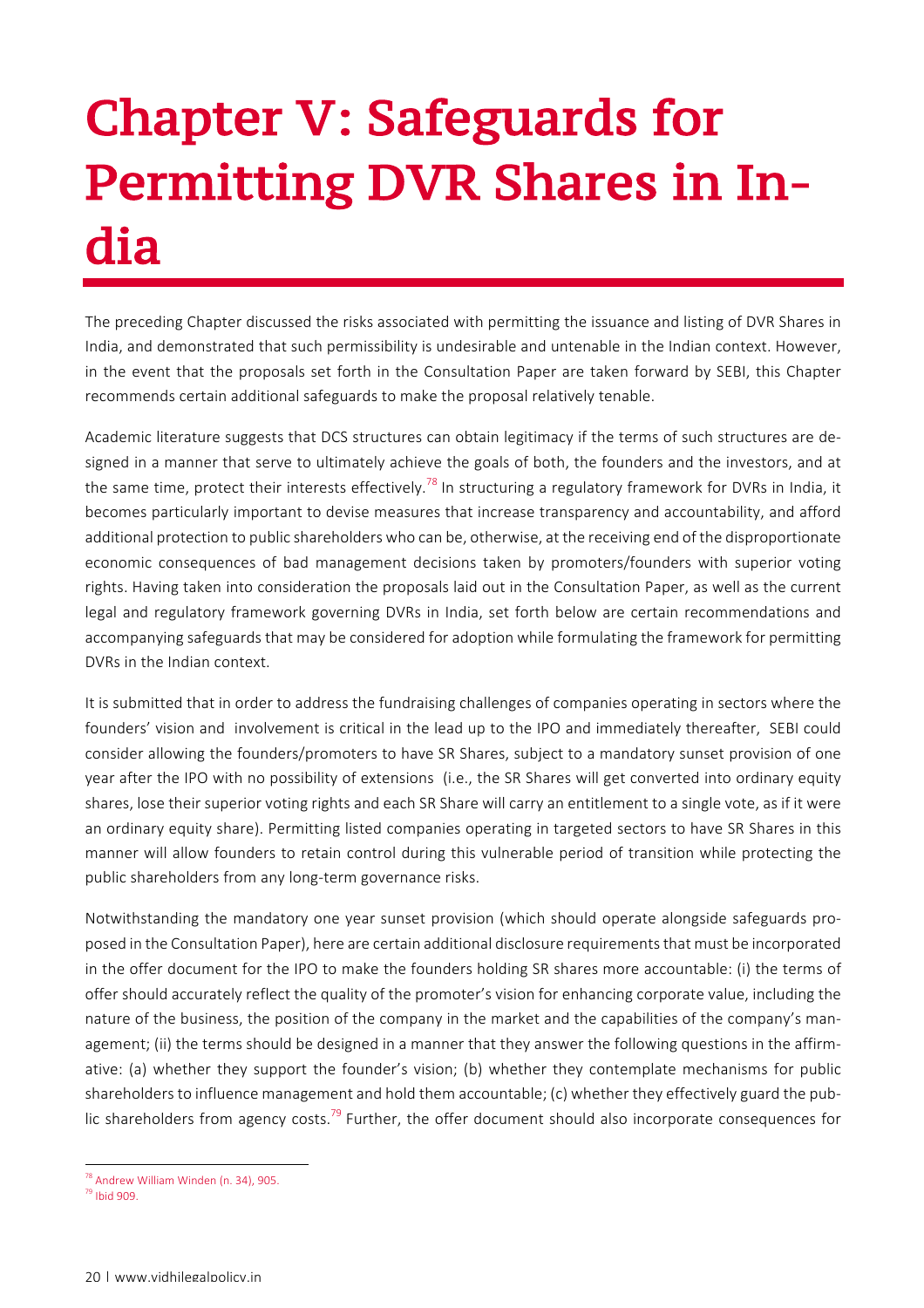breach of fiduciary duties i.e., if the promoters are found to have breached their fiduciary duties to the public shareholders as officers, directors, or controlling shareholders of the company, then the consequences of such a breach should impact their control rights in the company.<sup>80</sup> Limiting DVRs through a mandatory one year sunset clause and subsuming the aforementioned considerations into offer documents will not only ensure increased transparency and accountability but will also provide investors with requisite protection from the risks and costs that typically accompany DVR structures.

In the case of unlisted companies, the Companies Act and the rules thereunder permit the issuance of DVRs on the condition that they must have a consistent track record of distributable profits for the last three years.<sup>81</sup> As highlighted earlier in Chapter III, new generation technology companies and innovative companies, in order to create long term value for their shareholders, primarily focus on customer outreach and business expansion in the initial years, and subsequently concentrate on profits. Therefore, in many cases, they are unable to satisfy these conditions. The elimination of the profitability conditions for unlisted companies will enable promoters/entrepreneurs who are skilled and have unique visions but have reservations with respect to going public, to pursue the growth and expansion of their companies without the fear of losing control and compromising on their visions.

 $\overline{a}$ 

<sup>&</sup>lt;sup>80</sup> Ibid 930.

 $81$  Section 43, Companies Act read with Rule 4(1)(d), Companies (Share Capital and Debenture) Rules, 2014.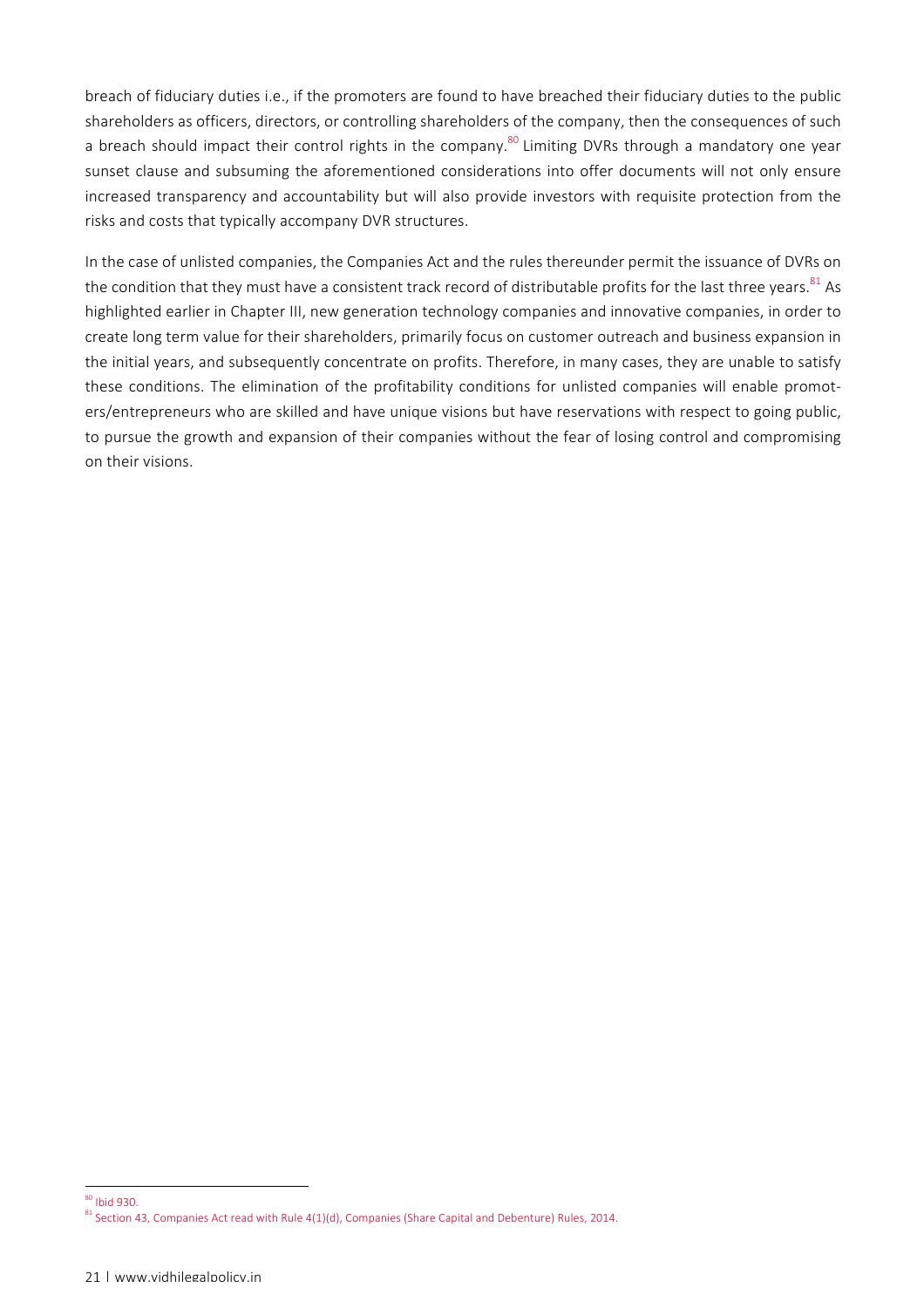# Chapter VI: Conclusion

At the core of the debate on DCS structuresin the international context and DVR structuresin the Indian context lies the fundamental tension or trade-off between a founder's freedom to pursue his/her vision for value creation and investors' need for protection from agency costs. $82$  The preceding chapters were aimed at underlining the various policy deliberations, debates and practices across jurisdictions, in order to highlight the fact that the spectrum as regards the considerations to be taken into account in assessing the efficacy or desirability of capital structures with disproportionate voting rights, is rather wide. The limitations of time-based sunset provisions further manifest that given the diversity among founders and companies in terms of vision, execution, industry and competition, this is not a one size fits all exercise. $83$  The questions that must be asked in order to assess such structures, such as: (i) whether the term supports the founder's vision; (ii) whether the term contemplates a means for investors to influence management; and (iii) whether the term is necessary to avoid agency costs; and (iv) whether there are less restrictive means to avoid agency costs, themselves verify the assertion that the issue is gravely complicated and that its assessment must take into account the various risks and costs that come with such structures.

The discourse on DCS structures has and continues to reveal the complexities and challenges involved with adopting such structures. It is important to highlight that in the U.S., CII's tracking of the IPO market in 2017 shows that more than four in five companies went public with the one share one vote structure: of the one hundred and twenty four IPOs, eighty nine percent comprised of companies with single class structures, which demonstrates the infrequent employment of DCS structures.<sup>84</sup>

The analysis in this paper shows that the potential benefits of DCS structures tend to decline and the potential costs tend to increase, over time. Moreover, time-based sunset clauses pose significant problems and are not calibrated for resolving the tension between a founder's desire for protection from interference or termination and the shareholders' need for protection from agency costs resulting from poor management decisions. It is therefore submitted that permitting the issuance and listing of shares with DVRs, especially in the context of India, is not only untenable but also unwarranted because of the fact that the governance risks and agency costs that flow from capital structures with DVRs, coupled with the inadequacy of optimal sunset provisions in serving as protective mechanisms, outweigh the advantages that the efficiency of such structures are believed to yield at the time of the IPO. However, in the event that DVRs are permitted, it is submitted that the safeguards set forth in the preceding Chapter be considered and taken into account, while devising the governing framework for the issuance and listing of DVRs in India.

 $\overline{a}$ <sup>82</sup> Ibid 937.

<sup>83</sup> Ibid 938.

<sup>&</sup>lt;sup>84</sup> Council of Institutional Investors, Dual-Class IPO Snapshot: 2017-2018 Statistics, available at https://www.cii.org/files/2018Y%20IPO%20Stats%20for%20Website.pdf.